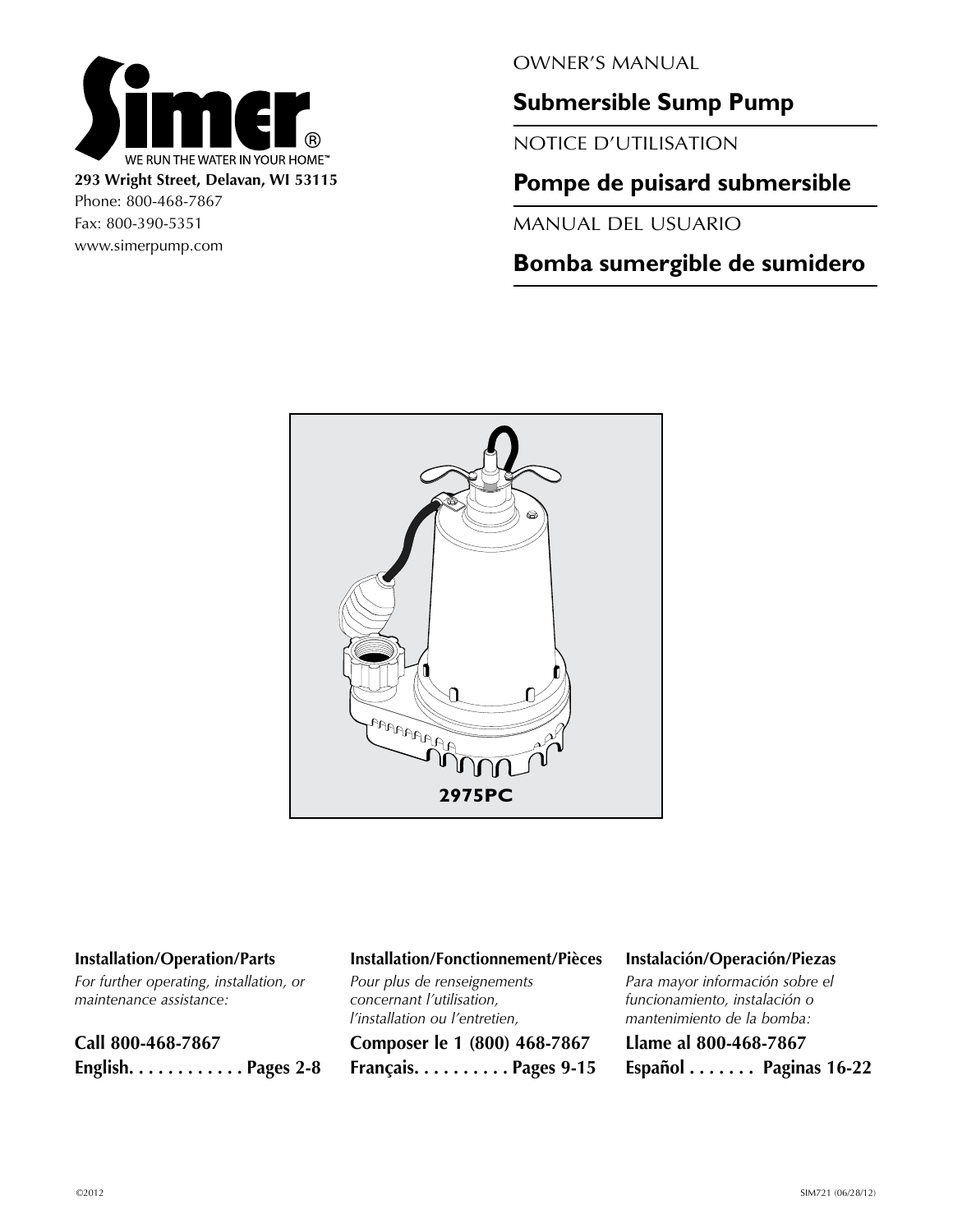# **Important Safety Instructions**

SAVE THESE INSTRUCTIONS - This manual contains important instructions that should be followed during installation, operation, and maintenance of the product.

A This is the safety alert symbol. When you see this symbol on your pump or in this manual, look for one of the following signal words and be alert to the potential for personal injury!

A DANGER indicates a hazard which, if not avoided, will result in death or serious injury.

 $\sqrt{\text{A}$  WARNING indicates a hazard which, if not avoided, *could* result in death or serious injury.

 $\sqrt{\text{A CAUTION}}$  indicates a hazard which, if not avoided, *could* result in minor or moderate injury.

*NOTICE* addresses practices not related to personal injury.

**Carefully read and follow all safety instructions in this manual and on pump.**

Keep safety labels in good condition. Replace missing or damaged safety labels.

#### **California Proposition 65 Warning**

 $A$  warning This product and related accessories contain chemicals known to the State of California to cause cancer, birth defects or other reproductive harm.

*NOTICE* This unit is not designed as a waterfall, pond, or fountain pump, or for applications involving salt water or brine! Use with waterfalls, fountains, salt water or brine will void warranty.

Do not use where water recirculates.

Not designed for use as a swimming pool drainer. *NOTICE* Read this Owner's Manual for installation, operation, and safety information.

#### **Specifications**

| Liquid Temp. Range32°F-120°F (0°-50°C)         |
|------------------------------------------------|
|                                                |
| Individual Branch Circuit Required 15 Amps     |
| Maximum Load9.5 Amp                            |
|                                                |
|                                                |
| Float Switch Setting                           |
|                                                |
|                                                |
| Discharge / Adapter. 1-1/4" MNPT / 1-1/2" FNPT |

**NOTICE** For continuous operation, the water depth must be at least 5" (13cm), to prevent the motor from overheating.

#### **Performance**

| GPH (LPH) at Total Feet (m) |                   |                  |                 |                                  |
|-----------------------------|-------------------|------------------|-----------------|----------------------------------|
| 5(1.5)                      | 10(3)             | 15(4.6)          | 20(6.1)         | No flow at height<br>shown below |
| 2,220<br>(8,404)            | 1,800<br>(6, 814) | 1,260<br>(4,770) | 300<br>(1, 136) | 24 ft. (7.3 m)                   |





**Hazardous voltage.** Can shock, burn, or cause death. Ground pump before connecting to power supply. Disconnect power before working on pump, motor or tank.

- **Wire motor for correct voltage. See "Electrical" section of this manual and motor nameplate.**
- **Ground motor before connecting to power supply.**
- **Meet National Electrical Code, Canadian Electrical Code, and**

**local codes for all wiring.**

**Follow wiring instructions in this manual when connecting motor to power lines.**



# **WARNING**

**Hazardous pressure!** Install pressure relief valve in discharge pipe.

Release all pressure on system before working on any component.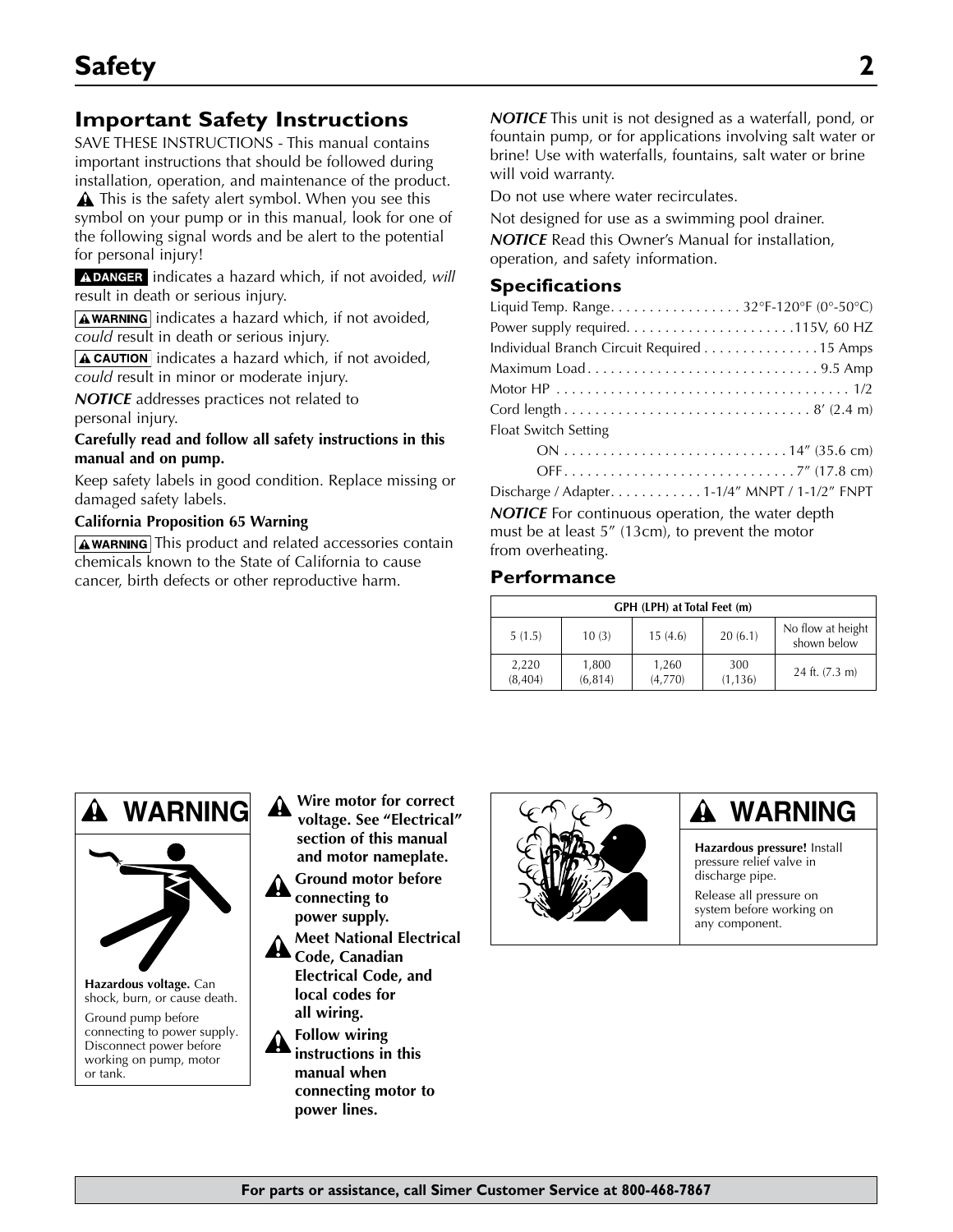# **Retain Original Receipt For Warranty Eligibility**

## **Limited Warranty**

This Limited Warranty is effective June 1, 2011 and replaces all undated warranties and warranties dated before June 1, 2011. SIMER warrants to the original consumer purchaser ("Purchaser" or "You") that its products are free from defects in material and workmanship for a period of twelve (12) months from the date of the original consumer purchase. If, within twelve (12) months from the original consumer purchase, any such product shall prove to be defective, it shall be repaired or replaced at SIMER's option, subject to the terms and conditions set forth herein. Note that this limited warranty applies to manufacturing defects only and not to ordinary wear and tear. All mechanical devices need periodic parts and service to perform well. This limited warranty does not cover repair when normal use has exhausted the life of a part or the equipment.

The original purchase receipt and product warranty information label are required to determine warranty eligibility. Eligibility is based on purchase date of original product – not the date of replacement under warranty. The warranty is limited to repair or replacement of original purchased product only, not replacement product (i.e. one warranty replacement allowed per purchase). Purchaser pays all removal, installation, labor, shipping, and incidental charges.

For parts or troubleshooting assistance, DO NOT return product to your retail store. Contact SIMER Customer Service at 800-468-7867.

Claims made under this warranty shall be made by returning the product (except sewage pumps, see below) to the retail outlet where it was purchased or to the factory immediately after the discovery of any alleged defect. SIMER will subsequently take corrective action as promptly as reasonably possible. No requests for service will be accepted if received more than 30 days after the warranty expires. Warranty is not transferable and does not apply to products used in commercial/rental applications.

## **Sewage Pumps**

DO NOT return a sewage pump (that has been installed) to your retail store. Contact SIMER Customer Service. Sewage pumps that have seen service and been removed carry a contamination hazard with them.

If your sewage pump has failed:

- Wear rubber gloves when handling the pump;
- For warranty purposes, return the pump's cord tag and original receipt of purchase to the retail store;
- Dispose of the pump according to local disposal ordinances.

# **Exceptions to the Twelve (12) Month Limited Warranty**

| Product                                                                          | <b>Warranty Period</b> |
|----------------------------------------------------------------------------------|------------------------|
| BW85P, M40P                                                                      | 90 days                |
| 2115, 2300, 2310, 2330, 2943, 2955, 2956, 2957, A5500                            | 2 Years                |
| 4" Submersible Well Pumps, 2945, 2958, 2975PC, 3075SS, 3963, 3984, 3995          | 3 Years                |
| Pre-Charged Pressure Tanks, 3985, 3986, 3988, 3989, 5910, 5950, 5955, 5965, 5975 | 5 Years                |

## **General Terms and Conditions; Limitation of Remedies**

You must pay all labor and shipping charges necessary to replace product covered by this warranty. This warranty does not apply to the following: (1) acts of God; (2) products which, in SIMER's sole judgement, have been subject to negligence, abuse, accident, misapplication, tampering, or alteration; (3) failures due to improper installation, operation, maintenance or storage; (4) atypical or unapproved application, use or service; (5) failures caused by corrosion, rust or other foreign materials in the system, or operation at pressures in excess of recommended maximums.

This warranty sets forth SIMER's sole obligation and purchaser's exclusive remedy for defective products.

SIMER SHALL NOT BE LIABLE FOR ANY CONSEQUENTIAL, INCIDENTAL, OR CONTINGENT DAMAGES WHATSOEVER. THE FOREGOING WARRANTIES ARE EXCLUSIVE AND IN LIEU OF ALL OTHER EXPRESS AND IMPLIED WARRANTIES, INCLUDING BUT NOT LIMITED TO THE IMPLIED WARRANTIES OF MERCHANTABILITY AND FITNESS FOR A PARTICULAR PURPOSE. THE FOREGOING WARRANTIES SHALL NOT EXTEND BEYOND THE DURATION PROVIDED HEREIN.

Some states do not allow the exclusion or limitation of incidental or consequential damages or limitations on how long an implied warranty lasts, so the above limitations or exclusions may not apply to You. This warranty gives You specific legal rights and You may also have other rights which vary from state to state.

# **SIMER • 293 Wright Street • Delavan, WI U.S.A. 53115 Phone: 800-468-7867 • Fax: 800-390-5351 • www.simerpump.com**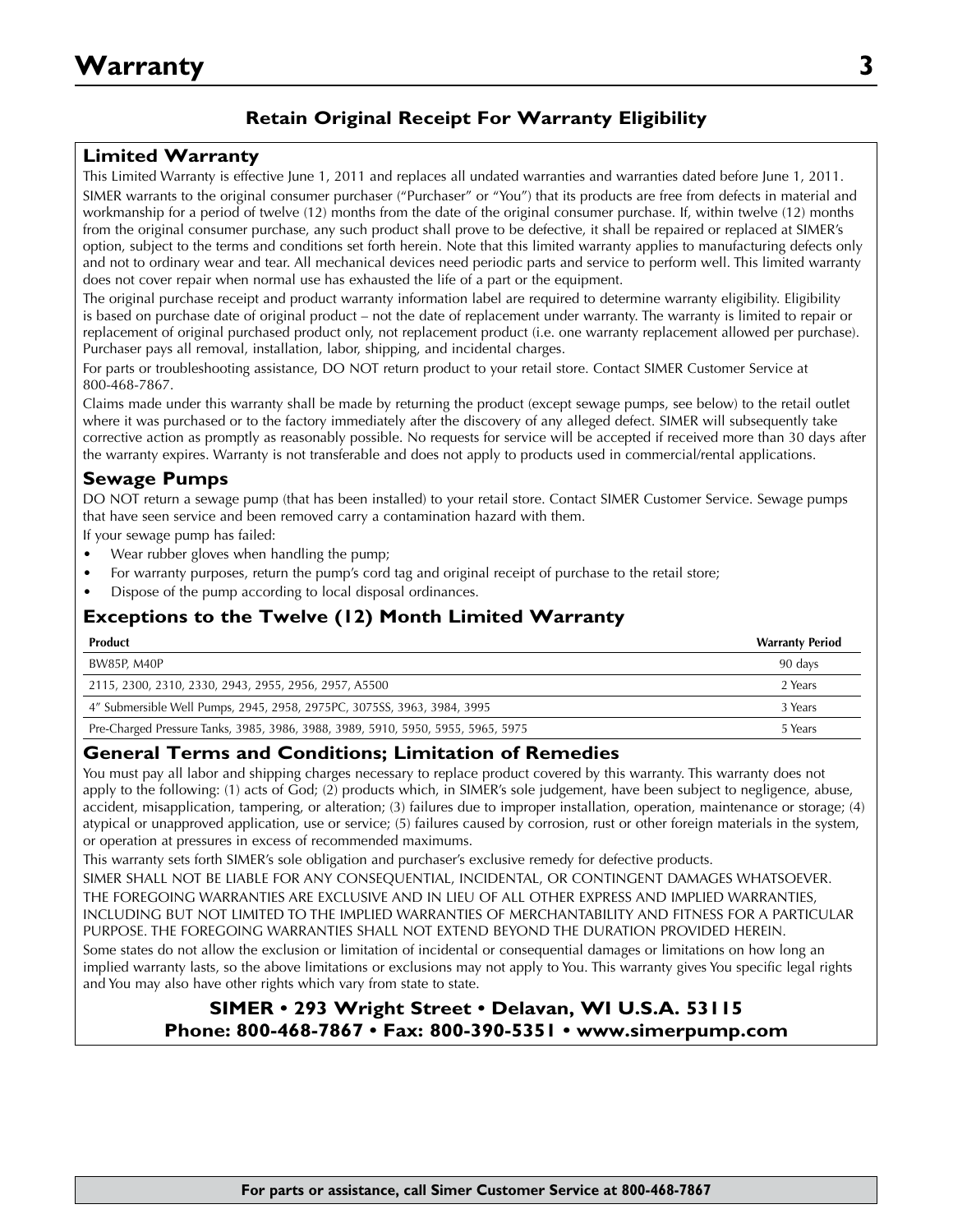Electrically powered sump pumps normally give many years of trouble-free service when correctly installed, maintained, and used. However, unusual circumstances (interruption of power to the pump, dirt/debris in the sump, flooding that exceeds the pump's capacity, electrical or mechanical failure in the pump, etc.) may prevent your pump from functioning normally. To prevent possible water damage due to flooding, consult your dealer about installing a secondary sump pump, a DC backup sump pump, and/or a high water alarm. See *Troubleshooting* in this manual for information about common sump pump problems and remedies. For more information, see your dealer or call customer service at 800-468-7867.

- 1. Know the pump application, limitations, and potential hazards.
- 2. Disconnect the power before servicing.
- 3. Release all pressure within the system before servicing any component.
- 4. Drain all water from the system before servicing.
- 5. Secure the discharge line before starting the pump. An unsecured discharge line will whip, possibly causing personal injury and/or property damage.
- 6. Check the hoses for a weak or worn condition before each use. Make certain all connections are secure.
- 7. Periodically inspect the sump, pump and system components. Keep free of debris and foreign objects. Perform routine maintenance as required.
- 8. Provide a means of pressure relief for pumps whose discharge line can be shut-off or obstructed.
- 9. Personal Safety:
	- a. Wear safety glasses at all times when working with pumps.
	- b. Keep the work area clean, uncluttered and properly lighted – replace all unused tools and equipment.
	- c. Keep visitors at a safe distance from work area.
	- d. Make the workshop child-proof with padlocks, master switches, and by removing starter keys.
- 10. When wiring an electrically driven pump, follow all electrical and safety codes that apply.
- 11. **This equipment is only for use on 115 volt (single phase) and is equipped with an approved 3-conductor cord and 3-prong, grounding-type plug. AWARNING Risk of electric shock.** Can shock, burn or kill. To reduce risk of electric shock, pull plug before servicing. Pump is supplied with a grounding conductor and grounding-type attachment plug. Be sure it is connected only to a properly grounded grounding-type receptacle.

Where a 2-prong wall receptacle is encountered, it must be replaced with a properly grounded 3-prong receptacle installed in accordance with codes and ordinances that apply.

- 12. All wiring should be performed by a qualified electrician.
- 13. Make certain the power source conforms to the requirements of your equipment.
- 14. Protect the electrical cord from sharp objects, hot surfaces, oil, and chemicals. Avoid kinking the cord. Replace or repair damaged or worn cords immediately.
- 15. Do not touch an operating motor. Modern motors are designed to operate at high temperatures.
- 16. Do not handle the pump or pump motor with wet hands or when standing on wet or damp surface, or in water.

**AWARNING Risk of electric shock.** Can shock, burn or kill. If your basement has water or moisture on floor, do not walk on wet area until all power has been turned off. If shut-off box is in basement, call electric company or hydro authority to shut-off service to house, or call your local fire department for instructions. Remove pump and repair or replace. Failure to follow this warning can result in fatal electrical shock.

17. Do not install the pump in any location classified as hazardous by the National Electric Code, ANSI/NFPA 70-1984 or the Canadian Electrical Code.

# **Installation**

- 1. Install the pump in a sump pit with a minimum diameter of 12" (305mm). Construct the sump pit of tile, concrete, steel or plastic. Check local codes for approved materials.
- 2. The pump should not be installed on clay, earth or sand surfaces. Clean the sump pit of small stones and gravel which could clog the pump. Keep the pump suction housing clear of debris.
- 3. Install the pump in the pit so the switch operating mechanism has maximum possible clearance. Do not lift the pump by the power cord.
- 4. Install an in-line check valve to prevent flow backwards through the pump when the pump shuts off.

#### 5. **Install the discharge plumbing.**

A. When using rigid pipe, use plastic pipe. Wrap the threads with PTFE pipe thread sealant tape. Screw the pipe into the pump hand tight  $+1 - 1 - 1/2$  turns.

*NOTICE* Do not use ordinary pipe joint compound on plastic pipe. Pipe joint compound can attack plastics.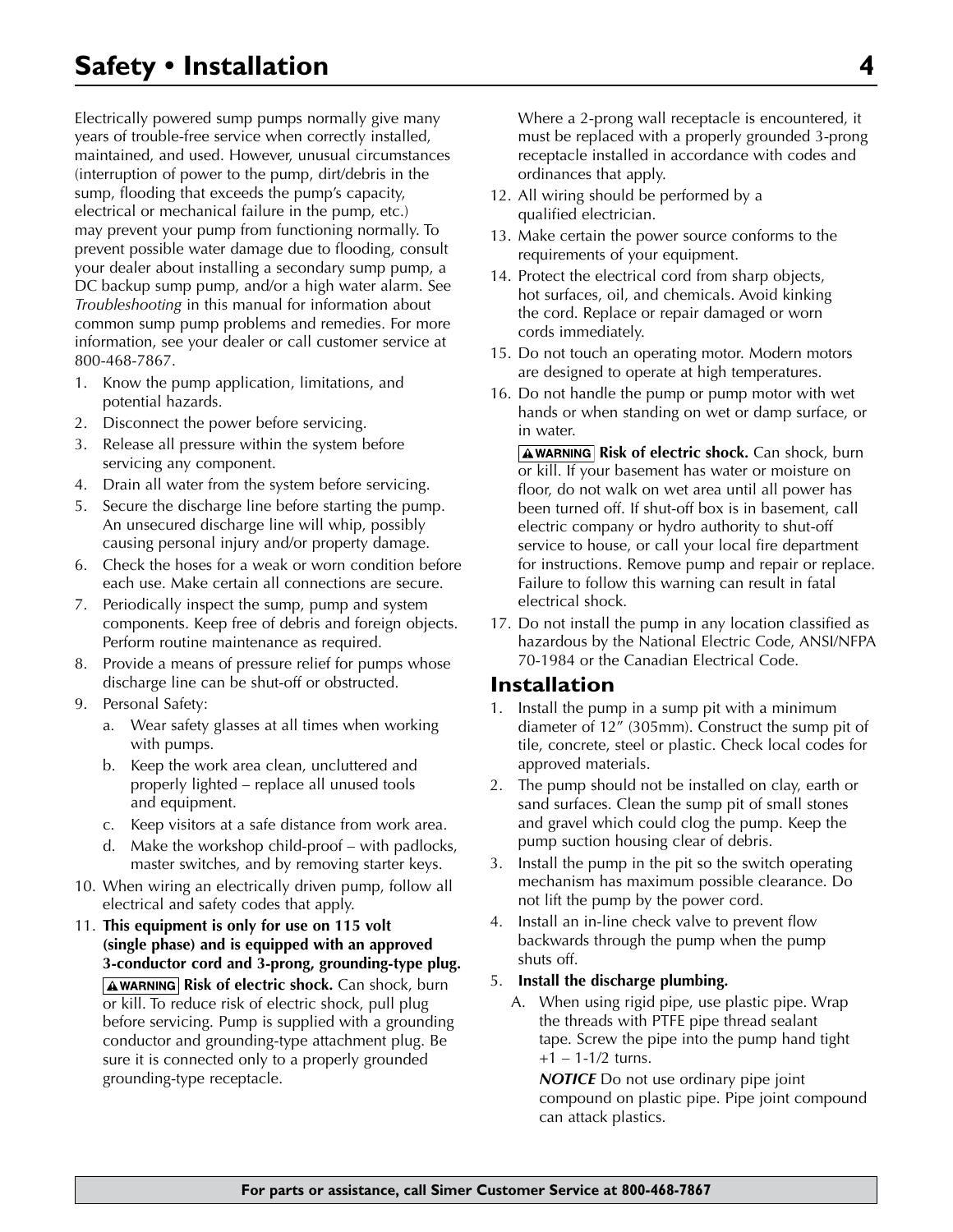*NOTICE* Thread the discharge pipe into the pump body carefully to avoid stripping or crossing threads.

B. If a flexible discharge hose is used, make sure the pump is secured in the sump to prevent movement. Do not use a flexible discharge pipe in any permanent installation.

**A CAUTION Risk of flooding.** Failure to secure pump may allow pump movement, switch interference and prevent pump from starting or stopping. The discharge piping should be as short as possible to reduce pipe friction losses. Discharge pipe diameter should be equal to or larger than the discharge size of the pump. Smaller pipe diameters will restrict the capacity of the pump and reduce performance.

C. Secure the discharge line before starting the pump.

To reduce motor noise and vibrations, a short length of rubber hose (e.g. radiator hose) can be connected into the discharge line near the pump using suitable clamps.

If the pump discharge line is exposed to outside sub-freezing atmosphere, the portion of the line exposed must be installed so any water remaining in the pipe will drain to the outfall by gravity. Failure to do this can cause any water trapped in the discharge line to freeze which could result in damage to pump.

6. **Power Supply:** The pump is designed for 115 V., 60 Hz., operation and requires a minimum 15 amp individual branch circuit. Both the pump and switch are supplied with 3-wire cord sets with groundingtype plugs. The switch plug is inserted directly into the outlet and the pump plug inserts into the opposite end of switch plug.

**AWARNING Risk of electric shock.** Can shock, burn or kill. The pump should always be electrically grounded to a suitable electrical ground such as a grounded water pipe or a properly grounded metallic raceway, or ground wire system. **Do not modify the cord or plug or cut off the round ground pin.**

- 7. After the piping and the check valve (if needed) have been installed, the unit is ready for operation
- 8. Check the operation by filling the sump with water and observing pump operation through one complete cycle.

**A CAUTION** Risk of flooding. Failure to make this operational check may lead to improper operation, premature failure, and flooding.

# **Operation**

**AWARNING Risk of electric shock.** Can shock, burn or kill. Before attempting to check why unit has stopped operating, disconnect the power from the unit. Do not handle the pump with wet hands or when standing on wet or damp surfaces, or in water.

- 1. The shaft seal depends on water for lubrication and cooling. Do not operate the pump unless it is submerged in water as the seal may be damaged if allowed to run dry.
- 2. The motor is equipped with an automatic reset thermal protector. If the temperature in the motor should rise unduly, the switch will cut off all power before damage can be done to the motor. When the motor has cooled sufficiently, the switch will reset automatically and restart the motor. If the protector trips repeatedly, unplug the pump and remove it; check for cause of difficulty. Low voltage, extension cords, clogged impeller, very low head or lift, etc., could cause cycling.

**AWARNING Risk of sudden starts.** Can cause electrical shock and personal injury. The pump motor is equipped with automatic resetting thermal protector and may restart unexpectedly.

3. The pump will not remove all water. **NOTICE** For continuous operation, water depth must be at least 5" (13 cm) to prevent motor overheating.

# **Automatic Float Switch - Installation**

- 1. Install the pump following the previous instructions.
- 2. The automatic float switch is sealed and factory adjusted for most home sumps. See *Specifications* for the switch settings.

*NOTICE* Minimum recommended turn-off level above pump base is 5" (13 cm).

3. Be sure the horizontal float switch clearance is 8" (20 cm). For best performance of pumps with tethered switches, the sump diameter and sump depth should be at least 12" (30 cm).

**A CAUTION** Risk of flooding. Can cause personal injury and/or property damage. May lead to improper operation or premature failure. If a flexible discharge hose is used, the pump may move when the motor starts. If the switch hits the side of the sump, the switch may stick and prevent the pump from starting. Make sure the pump is secured so it cannot move around in the sump.

4. Plug the piggyback switch cord into a 115V AC outlet. Then, plug the pump into the plug on the piggyback switch cord.

Do not allow the cord to interfere with the float control motion or to drape over the pump motor. With electrician's tape or cable ties, secure the cord to the discharge pipe for cord protection.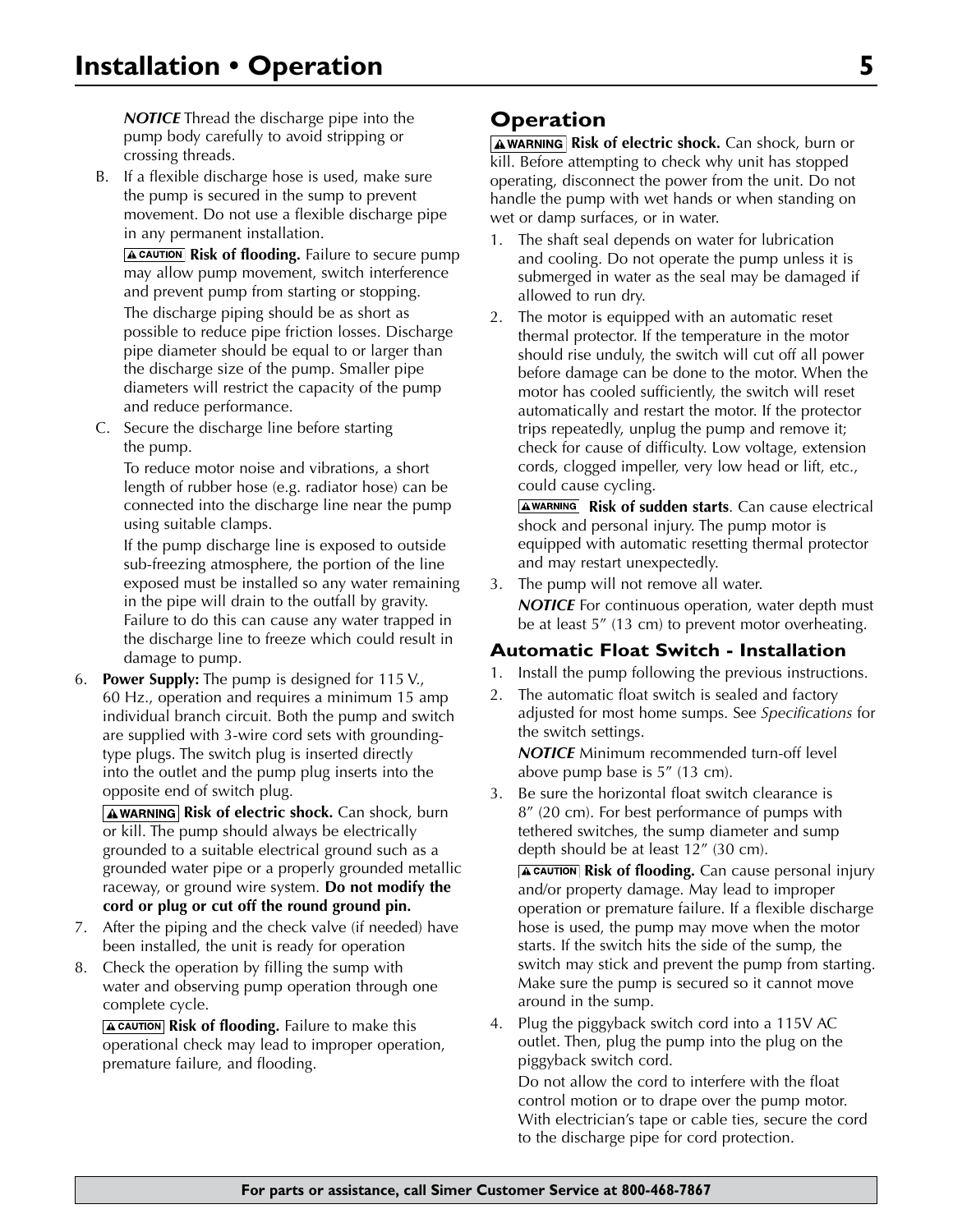# **Float Switch - Operational Check**

- 1. Fill the sump with the correct amount of water to check the operation and tightness of the connections. During the first automatic cycle, it may take 30 seconds or more before the pump is primed and pumping. The pump will start as indicated in *Specifications*.
- 2. Check the turn-off position. The pump will stop approximately as indicated in *Specifications*.
- 3. If the pump does not operate, check the electrical service.



#### *Float Switch Tether Length*

*NOTICE* The float switch tether length is set at the factory. It is 3-1/2" (89mm). Do not change the tether length of the float switch. Float must be able to swing through its complete arc without interference.

- 
- 1. Unplug the Pump. Lift the Pump out of 2. Remove the Screws the Sump Pit by the Pump Handle.





### **To Clean the Impeller**

Follow the steps shown below. To reassemble pump, reverse the sequence.

**AWARNING Risk of electric shock.** Can shock, burn or kill. Before removing the pump from the sump for service, always disconnect the electrical power source to the pump. Do not raise, lower, or carry pump by the power cord. Use the handle that is provided on the pump.

### **Airlocks**

When a pump airlocks, it runs but does not move any water. An airlock will cause the pump to overheat and fail. To avoid this problem, drill an 1/8" (3.2 mm) hole in the discharge pipe just above the pump outlet but below the check valve. Leakage from the anti-airlock hole is 'normal.'

If you suspect an airlock, unplug the pump, clean out the anti-airlock hole with a paper clip or a piece of wire, and restart the pump.

that hold the Suction Housing to the Pump Assembly and clean out the Impeller. 3. Remove the Screws



*Cleaning the Impeller*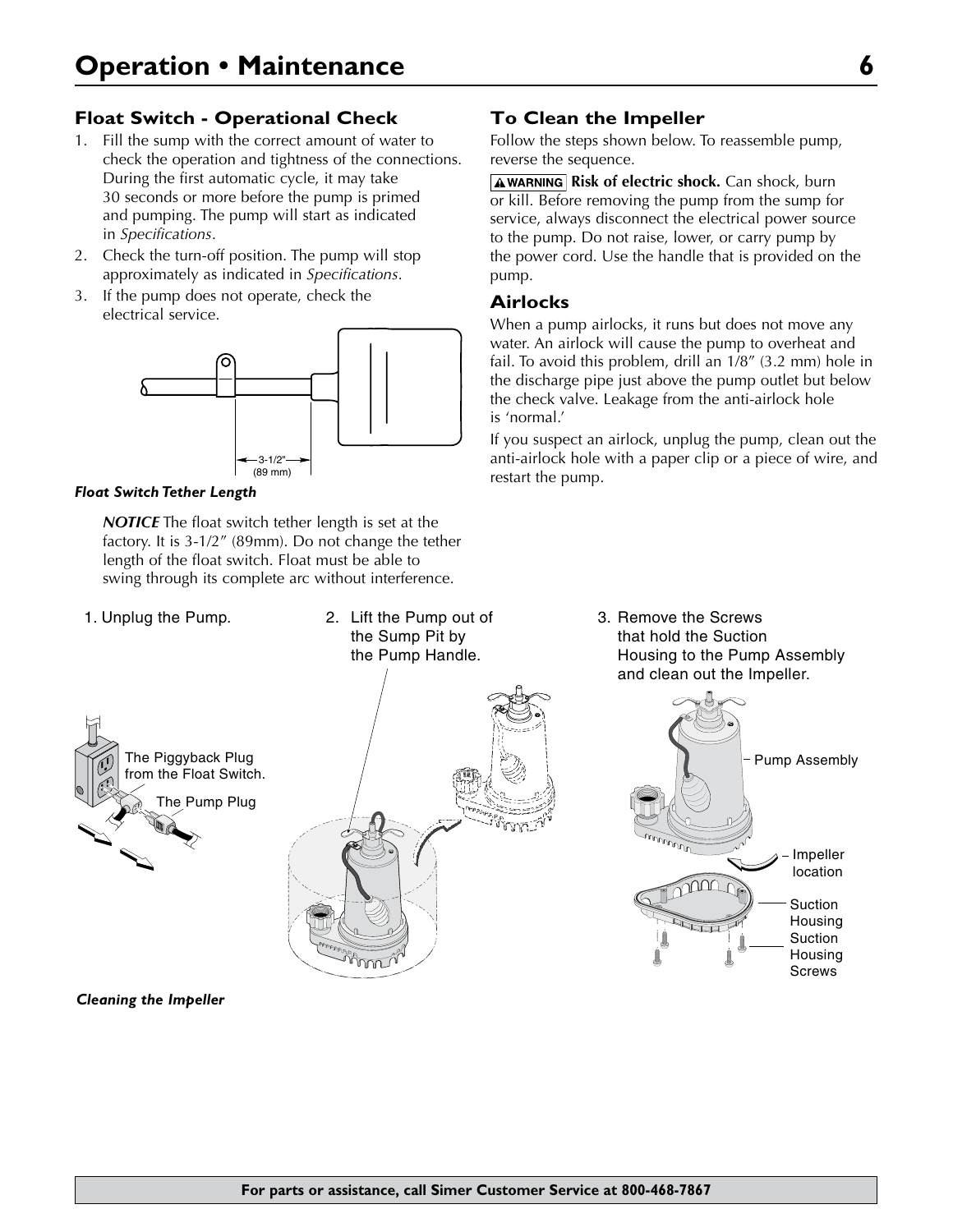# **Troubleshooting 7**

**AWARNING** Sudden Starts. If the power is on to the pump when thermal overload resets, the pump may start without warning. If you are working on the pump, you may get an electrical shock or the impeller may catch fingers or tools. Disconnect the power before servicing the pump.

| Symptom                                              | <b>Probable Cause(s)</b>                   | <b>Corrective Action</b>                                                                                                                                                |  |  |
|------------------------------------------------------|--------------------------------------------|-------------------------------------------------------------------------------------------------------------------------------------------------------------------------|--|--|
|                                                      | Blown fuse or circuit breaker tripped.     | If blown, replace with a fuse of proper size. If tripped, reset circuit breaker.                                                                                        |  |  |
|                                                      | Low line voltage.                          | If the voltage is under the recommended minimum, check the size of the wiring from the<br>main switch on the property. If OK, contact power company or hydro authority. |  |  |
|                                                      | Defective motor.                           | Replace the pump.                                                                                                                                                       |  |  |
| Pump won't start or run.                             | Defective float switch.                    | Replace the float switch.                                                                                                                                               |  |  |
|                                                      | Impeller stuck.                            | If the impeller won't turn, remove the lower pump body and locate the source of<br>the binding.                                                                         |  |  |
|                                                      | Float is obstructed.                       | Remove the obstruction.                                                                                                                                                 |  |  |
| Pump starts and stops                                | Backflow of water from piping.             | Install or replace the check-valve.                                                                                                                                     |  |  |
| too often.                                           | Faulty float switch.                       | Replace the float switch.                                                                                                                                               |  |  |
|                                                      | Defective float switch.                    | Replace the float switch.                                                                                                                                               |  |  |
| Pump won't shut off.                                 | Restricted discharge (obstacle in piping). | Remove the pump and clean the pump and piping.                                                                                                                          |  |  |
|                                                      | Float obstructed.                          | Remove the obstruction.                                                                                                                                                 |  |  |
| Pump operates but<br>delivers little or<br>no water. | Low line voltage.                          | If the voltage is under the recommended minimum, check the size of the wiring from the<br>main switch on the property. If OK, contact power company or hydro authority. |  |  |
|                                                      | Something is caught in impeller.           | Clean out the impeller.                                                                                                                                                 |  |  |
|                                                      | Vent hole is plugged.                      | Clean out the vent hole.                                                                                                                                                |  |  |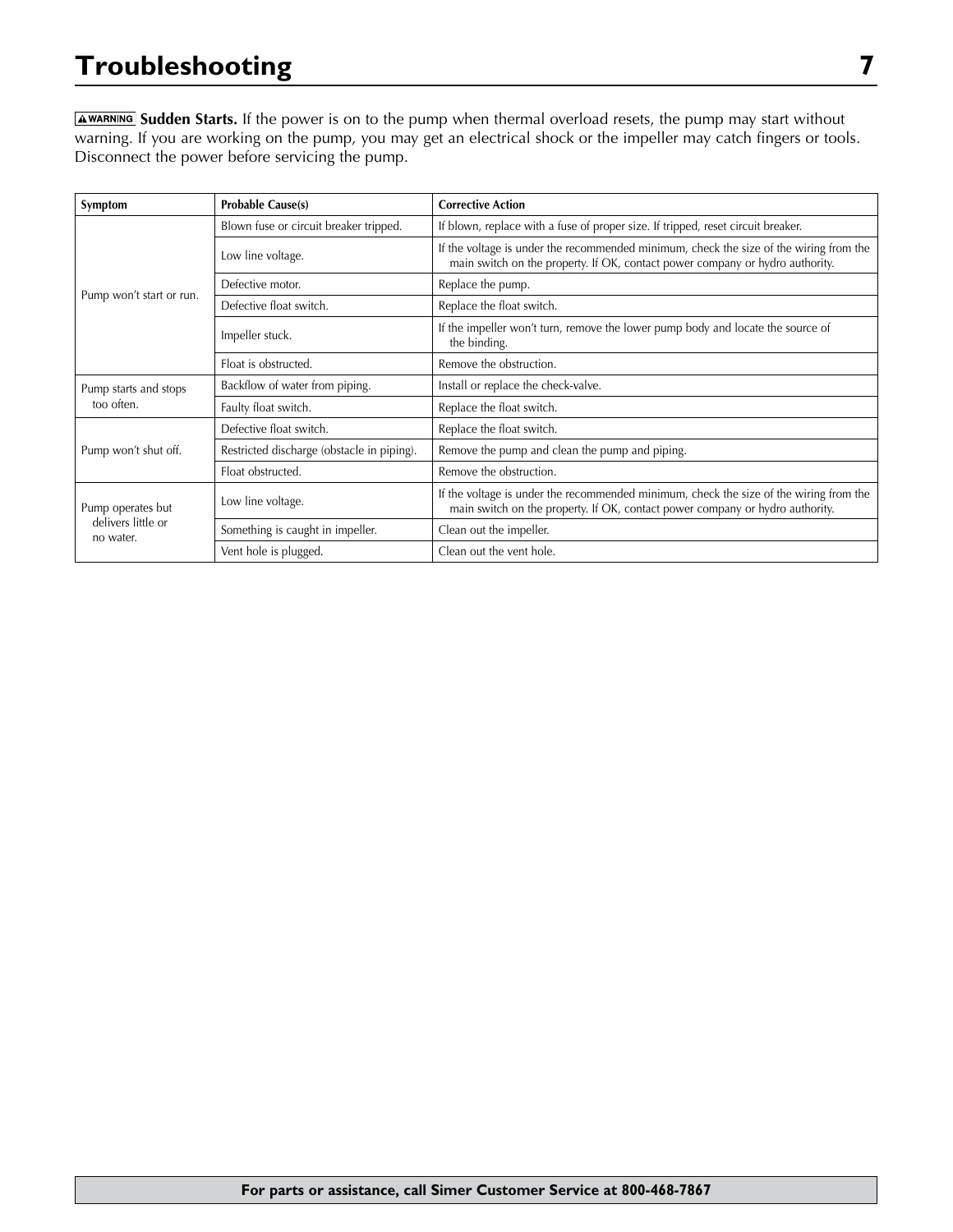

| Ref.           | <b>Part Description</b>         |   | <b>Part Number</b> |
|----------------|---------------------------------|---|--------------------|
|                | Power Cord                      |   | 227-264-B-TSU      |
| $\overline{2}$ | Float Switch                    |   | FP18-15BD          |
| 3              | Motor Assembly                  |   | $**$               |
| 4              | Impeller                        |   | 416-018            |
| 5              | Volute                          |   | $\ast$             |
| 6              | Suction Housing                 |   | 772-010            |
| 7              | Screw, #10-16 x 1/2" SS panhead | 4 | purchase locally   |

\* Included with Motor Assembly.

\*\* If the motor fails, replace the pump.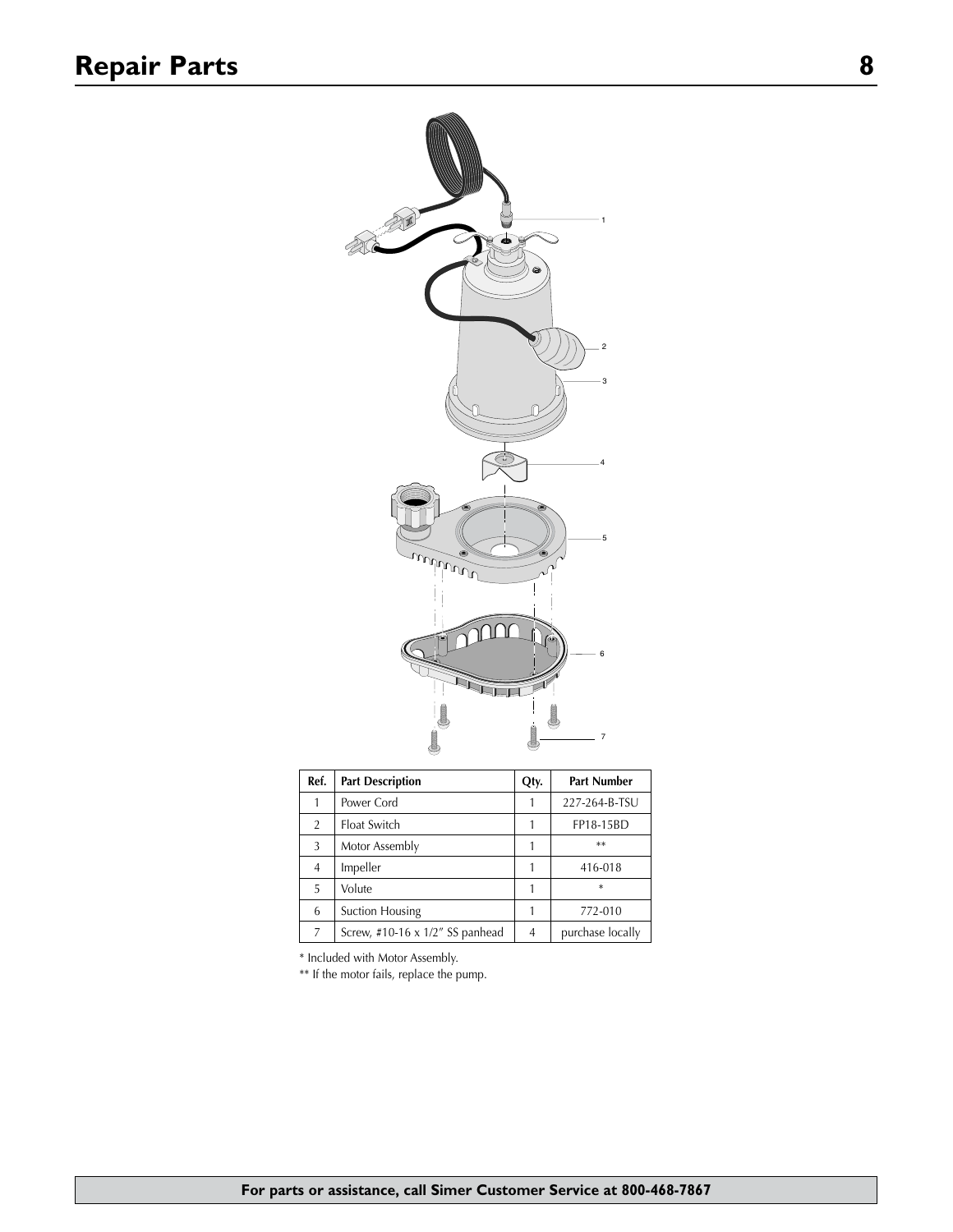# **Directives de sécurité importantes**

**Conservez ces directives** – Ce manuel renferme d'importantes directives qu'il faut suivre durant l'installation et l'entretien de la pompe.

Ce symbole  $\triangle$  indique qu'il faut être prudent. Lorsque ce symbole apparaît sur la pompe ou dans cette Notice, rechercher une des mises en garde qui suivent, car elles indiquent un potentiel de blessures corporelles!

Le mot signal  $\Lambda$ DANGER indique un danger qui, s'il n'est pas évité, *causera* la mort ou des blessures graves.

Le mot signal  $\boxed{\text{A}$  AVERTISSEMENT indique un risque qui, s'il n'est pas évité, *pourrait causer* la mort ou des blessures graves.

Le mot signal  $\boxed{\textbf{A} \textbf{ATTENTION}}$  indique un risque qui, s'il n'est pas évité, *pourrait causer* des blessures mineures ou modérées.

Le mot *AVIS* est utilisé pour les pratiques qui ne sont pas reliées aux blessures personnelles.

Lire attentivement toutes les consignes de sécurité contenues dans cette Notice ou collées sur la pompe.

Garder les autocollants de sécurité en bon état; les remplacer s'ils manquent ou s'ils ont été endommagés.

**Avertissement lié à la Proposition 65 de la Californie**

A AVERTISSEMENT Ce produit et les accessoires connexes contiennent des produits chimiques reconnus dans l'État de la Californie comme pouvant provoquer des cancers, des anomalies congénitales ou d'autres dangers relatifs à la reproduction.

*AVIS* Cette pompe n'est pas conçue pour être utilisée en tant que pompe de fontaine ou de chute d'eau ni dans des eaux salées ou de saumure! Son utilisation avec une chute d'eau, une fontaine, de l'eau salée ou de saumure annulera la garantie.

Ne pas utiliser où de l'eau recircule.

*AVIS* Lire attentivement cette Notice d'utilisation pour l'installation, le fonctionnement et les consignes de sécurité.

### **Caractéristiques**

Gamme des températures

| du liquide pompé de 0 ° à 50 °C (de 32 °F à 120 °F) |
|-----------------------------------------------------|
| Courant d'alimentation requis 115 V, 60 Hz          |
| Intensité minimum du circuit15 ampères              |
| Pleine charge en ampéres (maximum): 9,5 ampères     |
|                                                     |
| Longeur du cordon électrique 8 po (2,4 m)           |
| Réglages de l'interrupteur :                        |
|                                                     |
|                                                     |
|                                                     |

Adaptateur / refoulement. . . . . 1 1/4 po MNPT/ 1 1/2 po FNPT *AVIS* Pour un fonctionnement en service continu et pour empêcher que le moteur surchauffe, la profondeur de l'eau doit être d'au moins 13 cm (5 pouces).

### **Rendement**

| Gal/hr. (L/hr.) à la hauteur totale de refoulement en pieds (m) |                  |                   |               |                                           |
|-----------------------------------------------------------------|------------------|-------------------|---------------|-------------------------------------------|
| 5(1,5)                                                          | 10(3)            | 15(4,6)           | 20(6,1)       | Aucun débit<br>aux hauteurs<br>ci-dessous |
| 2 2 2 0<br>(8404)                                               | 1 800<br>(6 814) | 1 2 6 0<br>(4770) | 300<br>(1136) | 24 pi. (7,3 m)                            |



# **AVERTISSEMENT**

**Pression dangereuse!** Poser une soupape de sûreté sur le tuyau de refoulement.

Dissiper toute la pression du système avant d'intervenir sur un élément.



**Tension dangereuse.** Risque de secousses électriques, de brûlures, voire de mort.

Mettre à la terre la pompe avant de la brancher sur le courant électrique. Couper l'arrivée de courant avant d'intervenir sur la pompe, sur le moteur ou sur le réservoir.

**Câbler le moteur en fonction de la bonne tension. Voir la Section**  *Électricité* **de cette Notice et la plaque signalétique du moteur. Mettre à la terre le moteur avant de le brancher sur le courant** 

**électrique. Conforme au Code national de l'électricité, au Code canadien de l'électricité et aux codes municipaux pour tous les câblages.**

**Respecter les instructions de câblage figurant dans cette Notice lorsque l'on branche le moteur sur une ligne haute tension.**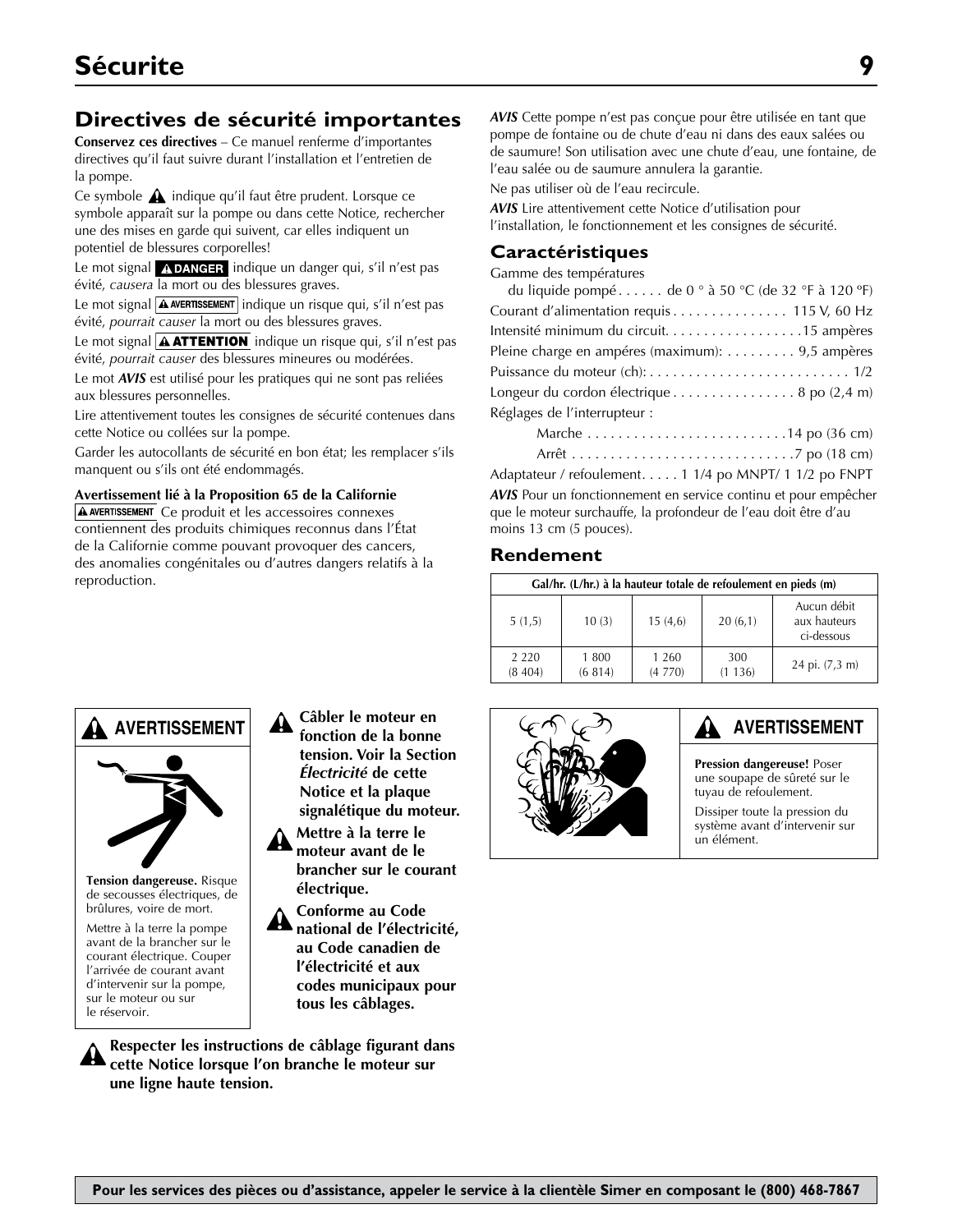# **Conserver le reçu de caisse original aux fins d'admissibilité à la garantie**

# **Garantie limitée**

La présente garantie limitée est entrée en vigueur le 1er juin 2011 et remplace toute garantie non datée ou antérieure à cette date. SIMER garantit à l'acheteur/au consommateur d'origine (l'Acheteur) que ses produits sont exempts de tout vice de matériau et de fabrication. Cette garantie est valable pendant douze (12) mois à partir de la date d'achat d'origine. Si, dans les douze (12) mois suivant la date d'achat d'origine, un produit se révèle défectueux, il doit être réparé ou remplacé, à la discrétion de SIMER, selon les modalités énoncées aux présentes. Il est à noter que la présente garantie limitée s'applique aux défauts de fabrication seulement. Elle ne couvre pas l'usure normale. Tout dispositif mécanique doit faire l'objet d'un entretien périodique pour veiller à son bon fonctionnement. La présente garantie limitée ne couvre pas les réparations attribuables à l'usure normale d'une pièce ou de l'équipement.

Le reçu de caisse original et l'étiquette d'information sur la garantie sont nécessaires pour déterminer l'admissibilité à la garantie. Cette dernière est établie en fonction de la date d'achat de l'article et non de la date de son remplacement sous garantie. La garantie se limite à la réparation ou au remplacement de l'article original seulement et ne couvre pas l'article de rechange (c.-à-d. un article remplacé sous garantie par achat). L'Acheteur assume les frais de retrait, d'installation, de transport et tous les frais accessoires.

Pour obtenir des pièces ou de l'aide technique, NE PAS retourner le produit au détaillant. Contacter le service à la clientèle de SIMER au 1 800 468-7867.

Toute demande de règlement en vertu de la présente garantie doit être faite en retournant l'article (à l'exception des pompes de puisard; voir la marche à suivre ci-dessous) au magasin où celui-ci a été acheté ou à l'usine dès qu'une défectuosité est soupçonnée. SIMER prendra les mesures correctives nécessaires dans un délai rapide et raisonnable. Aucune demande de réparation ne sera acceptée plus de 30 jours après l'expiration de la garantie.

La garantie ne peut être cédée et ne s'applique pas aux produits utilisés à des fins commerciales ou de location.

### **Pompes d'eaux d'égout**

NE PAS RETOURNER une pompe d'eaux d'égout (qui a été installée) au détaillant. Communiquer avec le service à la clientèle de SIMER. Les pompes d'eaux d'égout qui ont été utilisées, puis retirées présentent un risque de contamination.

En cas de défaillance de la pompe d'eaux d'égout :

- Porter des gants en caoutchouc pour manipuler la pompe.
- À des fins de garantie, retourner l'étiquette figurant sur le cordon de la pompe et l'original du reçu au détaillant.
- Mettre la pompe au rebut conformément à la réglementation locale.

# **Exceptions à la garantie limitée de douze (12) mois**

| Produit                                                                                    | Période de garantie |
|--------------------------------------------------------------------------------------------|---------------------|
| BW85P, M40P                                                                                | 90 jours            |
| 2115, 2300, 2310, 2330, 2943, 2955, 2956, 2957, A5500                                      | 2 ans               |
| Pompe pour puits submersibles de 4 pouces, 2945, 2958, 2975PC, 3075SS, 3963, 3984, 3995    | 3 ans               |
| Réservoir préchargé de système d'eau, 3985, 3986, 3988, 3989, 5910, 5950, 5955, 5965, 5975 | 5 ans               |

#### **Modalités générales et restriction des recours**

L'Acheteur doit payer tous les frais de main d'œuvre et de transport nécessaires au remplacement du produit garanti couvert par cette garantie. Cette garantie ne s'applique pas à ce qui suit : (1) Les catastrophes naturelles; (2) Les produits qui, selon SIMER, ont fait l'objet d'une négligence, d'une utilisation abusive, d'un accident, d'une mauvaise application ou d'une altération; (3) Les défaillances dues à une installation, une utilisation, un entretien ou un entreposage inappropriés; (4) Une application, une utilisation ou une réparation atypique ou non approuvée; (5) Les défaillances causées par la corrosion, la rouille ou d'autres matériaux étrangers au système, ou par une utilisation à une pression supérieure au maximum recommandé.

Cette garantie établit la responsabilité unique de SIMER et le recours exclusif de l'Acheteur en cas de produit défectueux.

SIMER NE POURRA TRE TENUE RESPONSABLE DE TOUT DOMMAGE INDIRECT OU CONSÉCUTIF QUEL QU'IL SOIT. LA GARANTIE LIMITÉE SUSMENTIONNÉE EST EXCLUSIVE ET REMPLACE TOUTES LES AUTRES GARANTIES EXPRESSES ET TACITES, Y

COMPRIS, MAIS SANS S'Y LIMITER, LES GARANTIES DE QUALITÉ MARCHANDE ET D'ADAPTATION À UN USAGE PARTICULIER. LA GARANTIE LIMITÉE SUSMENTIONNÉE NE DOIT PAS ÊTRE PROLONGÉE AU-DELÀ DE LA DURÉE PRÉVUE AUX PRÉSENTES.

Certains États ne permettent pas l'exclusion ou la limitation des dommages indirects ou consécutifs, ni les limitations relatives à la durée des garanties implicites. Par conséquent, il se peut que les limitations ou les exclusions ci-dessus ne s'appliquent pas. Cette garantie procure des droits juridiques précis à l'Acheteur. Cependant, il est possible de bénéficier d'autres droits, qui varient selon l'État.

# **SIMER • 293 Wright Street • Delavan, WI U.S.A. 53115 Téléphone : 800 468-7867 • Télécopieur : 800 390-5351 • www.simerpump.com**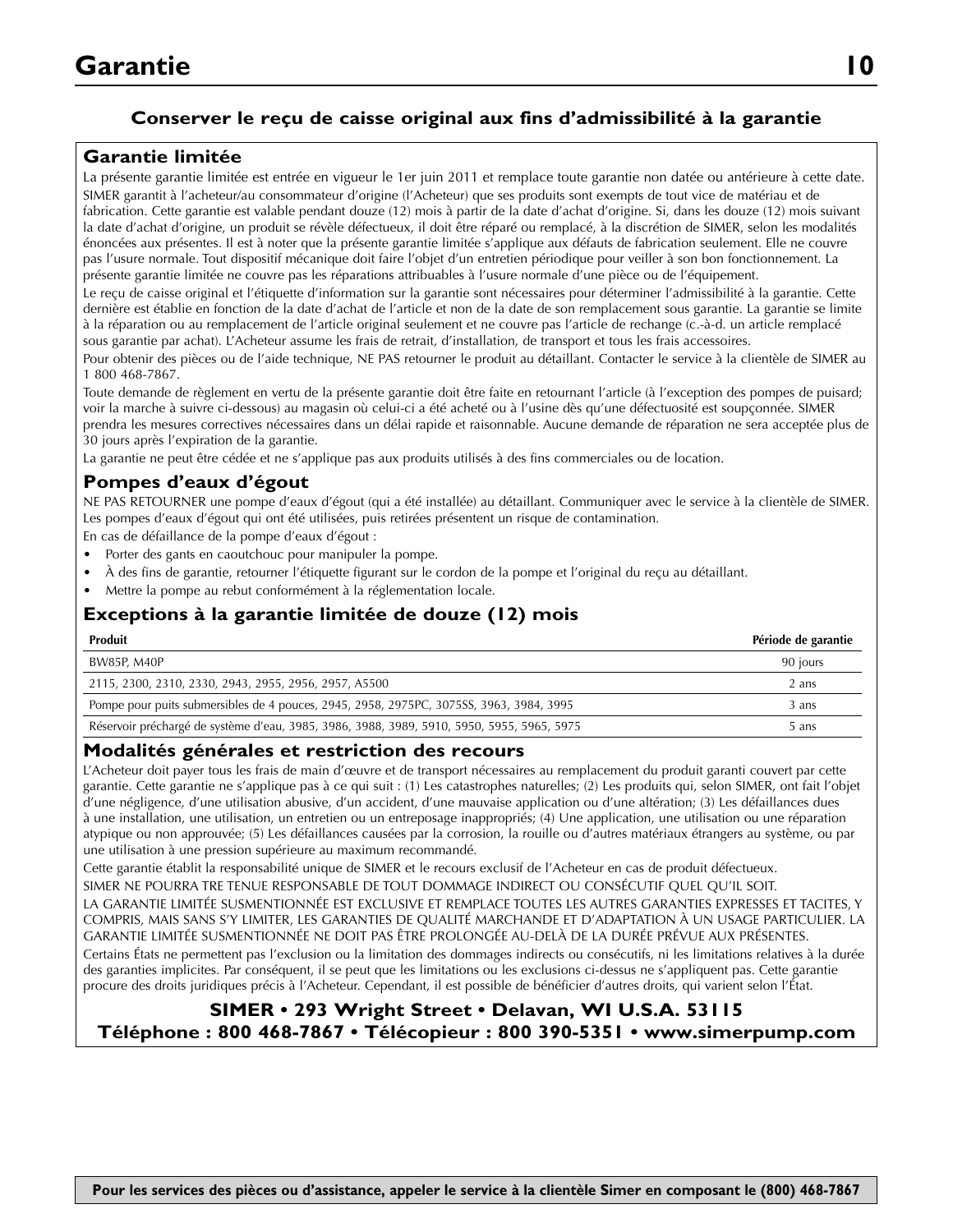Normalement, les électropompes de puisard fournissent de nombreuses années de service sans incident si elles sont bien posées, entretenues et utilisées. Toutefois, certaines circonstances inhabituelles (interruption du courant alimentant la pompe, saletés/débris dans le puisard, inondation dépassant la capacité de la pompe, panne mécanique ou électrique de la pompe, etc.) peuvent entraver le fonctionnement normal de la pompe. Pour empêcher toute possibilité de dommages causés par l'eau suite à une inondation, consulter le marchand pour envisager la pose d'une pompe de puisard secondaire, d'une pompe de puisard de secours fonctionnant sur le courant continu et/ou une alarme de niveau haut d'eau. Se reporter à *pannes* de cette Notice pour les problèmes courants des pompes de puisard et comment y remédier. Pour plus de renseignements, s'adresser au marchand ou appeler le service à la clientèle en composant le 1 800-468-7867.

- 1. Il faut connaître les utilisations de la pompe, ses limites et les dangers potentiels que son utilisation représente.
- 2. Couper le courant avant d'intervenir sur la pompe.
- 3. Dissiper toute la pression du circuit d'eau avant d'intervenir sur un des éléments de la pompe.
- 4. Vidanger l'eau du circuit avant d'intervenir sur la pompe.
- 5. Bien immobiliser la canalisation de refoulement avant de faire fonctionner la pompe. Une canalisation de refoulement non immobilisée risque de se déplacer comme un fouet et de causer des blessures corporelles et/ou des dommages matériels.
- 6. Avant chaque utilisation, s'assurer que les tuyaux souples ne comportent pas de points faibles ni de parties usées et que tous les raccords sont bien serrés.
- 7. Périodiquement, inspecter la pompe et tous les éléments de l'ensemble. Procéder à un entretien périodique selon le besoin.
- 8. Prévoir un moyen de dissiper la pression des pompes dont la canalisation de refoulement risque d'être fermée ou obstruée.
- 9. Sécurité personnelle :
	- a. Lorsque l'on intervient sur une pompe, toujours porter des lunettes de sécurité.
	- b. Toujours garder la zone de travail propre, dégagée et bien éclairée - Enlever tous les outils et tout l'équipement inutiles.
	- c. Les visiteurs doivent se tenir à une distance sécuritaire de la zone de travail.
	- d. Poser des cadenas pour s'assurer que les enfants ne pourront pas pénétrer dans l'atelier de travail. Poser aussi un interrupteur général et enlever les clés des démarreurs.
- 10. Lorsque l'on câble une pompe électrique, observer tous les codes de sécurité et de l'électricité en vigueur.
- 11. **Cet équipement ne fonctionne que sur le courant alternatif monophasé de 115 volts. Il est muni d'un cordon électrique approuvé à 3 conducteurs et d'une fiche à 3 broches dont une de mise à la terre.**

**A AVERTISSEMENT** Risque de secousses électriques pouvant causer des brúlures, voire la mort. Avant d'intervenir sur la pompe et pour minimiser les risques de secousses électriques, débrancher le cordon électrique de la pompe de la prise de courant. Cette pompe est livrée avec un conducteur électrique dont un de ses conducteurs et une broche de sa fiche servent à la mise à la terre. Ne brancher cette fiche que dans une

prise de courant adéquatement mise à la terre.

Au cas où l'installation ne comporterait que des prises de courant à 2 trous, remplacer la prise de courant dans laquelle la fiche sera branchée par une prise de courant à 3 trous adéquatement mise à la terre et posée conformément aux codes et aux décrets en vigueur.

- 12. Tout le câblage doit être exécuté par un électricien qualifié.
- 13. S'assurer que le courant d'alimentation est conforme aux caractéristiques de l'équipement.
- 14. Protéger le cordon électrique contre les objets tranchants, les surfaces chaudes, l'huile et les produits chimiques. Éviter de faire des noeuds avec le cordon. Remplacer immédiatement le cordon électrique s'il est endommagé ou usé.
- 15. Ne pas toucher le moteur de la pompe pendant qu'il fonctionne. Les moteurs modernes fonctionnent par des températures élevées.
- 16. Ne pas manipuler la pompe ni le moteur de la pompe lorsqu'on a les mains humides ou lorsqu'on se tient debout sur une surface mouillée, humide ou dans l'eau. **A AVERTISSEMENT** Risque de secousses électriques pouvant causer des brúlures, voire la mort. Si le sol du sous-sol est humide ou couvert d'eau, ne pas marcher sur cette surface humide tant que toute l'alimentation en courant électrique n'aura pas été coupée. Si le sectionneur principal se trouve au sous-sol, appeler la compagnie qui fournit l'électricité pour lui demander d'interrompre le service alimentant la maison ou appeler le service d'incendie de la municipalité pour plus de renseignements. Déposer la pompe, la réparer ou la remplacer. On risque d'être mortellement électrocuté si on ne respecte pas cet avertissement
- 17. Ne pas installer la pompe dans un endroit classé comme étant dangereux par le Code canadien de l'électricité ou le National Electric Code, ANSI/NFPA 70-1984.

#### **Installation**

- 1. Installer la pompe dans un puisard ayant un diamètre minimum de 12 pouces (305 mm). Le puisard doit être construit en carreaux, en béton, en acier ou en plastique. Consulter les codes de la municipalité pour connaître les matériaux approuvés.
- 2. La pompe ne doit pas être posée sur une surface en glaise, en terre ou en sable. Enlever les petites pierres et le gravier du fond du puisard pour qu'ils ne bouchent pas la pompe. La crépine d'aspiration de la pompe doit toujours être débarrassée des corps étrangers.
- Installer la pompe dans le puisard permettant d'obtenir un dégagement maximum pour le fonctionnement de l'interrupteur à flotteur.
- 4. Poser un clapet de non retour en ligne pour que l'eau ne retourne pas dans la pompe lorsqu'elle s'arrêtera.

#### 5. **Branchement du tuyau de refoulement.**

A. Utiliser un tuyau rigide en plastique et envelopper les filets de ruban d'étanchéité en PTFE pour filetage. À la main, visser le tuyau sur la pompe en le serrant fermement de 1 tour à 1-1/2 tour.

 *AVIS* Ne pas utiliser de pâte pour raccords filetés sur les tuyaux en plastique, car elle risque d'attaquer le plastique.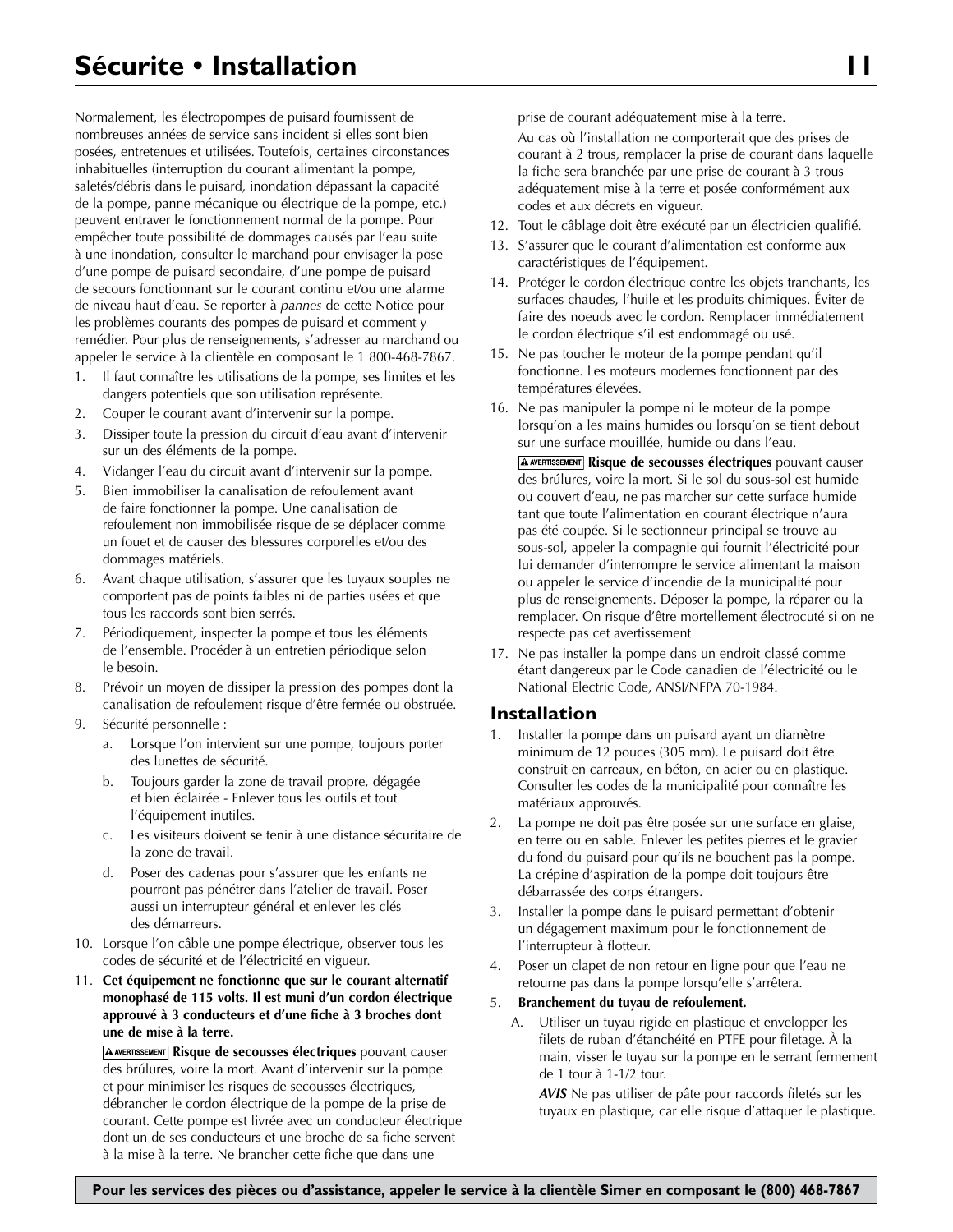*AVIS* Visser prudemment le tuyau de refoulement dans le corps de la pompe en faisant bien attention de ne pas arracher ni fausser les filets.

B. Si on utilise un tuyau de refoulement souple, s'assurer que la pompe est immobilisée en toute sécurité dans le puisard pour l'empêcher de se déplacer. Ne pas utiliser un tuyau de refoulement souple si l'installation est permanente.

**A ATTENTION** Risque d'inondation. Si un tuyau souple est utilisé pour le refoulement, s'assurer que la pompe est bien immobilisée dans le puisard pour qu'elle ne se déplace pas. Ne pas bien immobiliser la pompe dans le puisard peut causer son déplacement, gêner le fonctionnement de l'interrupteur à flotteur et empêcher la pompe de démarrer ou de s'arrêter.

 Le tuyau de refoulement doit être aussi court que possible pour minimiser les pertes de charge par frottement. Le diamètre du tuyau de refoulement doit être le même, sinon plus gros, que le diamètre de l'orifice de refoulement de la pompe. Un tuyau de diamètre plus petit limitera le débit de la pompe, ce qui minimisera son rendement.

C. Immobiliser le tuyau de refoulement avant de démarrer la pompe.

 Pour réduire le bruit que pourrait faire le moteur et les vibrations qu'il produit, un petit morceau de tuyau en caoutchouc (une durite de radiateur, par ex.) pourra être branché sur le tuyau de refoulement, près de la pompe.

 Si le tuyau de refoulement de la pompe risque d'être exposé au gel, l'installer de façon que la partie exposée au gel puisse se vider par gravité. Si l'on ne respecte pas cette recommandation, l'eau risque de rester emprisonnée dans le tuyau de refoulement et de geler, ce qui endommagera la pompe.

6. **Courant électrique :** Cette pompe est conçue pour fonctionner sur le courant alternatif de 115 volts, 60 Hz, et elle doit être branchée sur un circuit de dérivation séparé d'au moins 15 ampères. La pompe et l'interrupteur à flotteur sont munis de cordons à 3 conducteurs, eux mêmes munis d'une fiche de mise à la terre. La fiche de l'interrupteur à flotteur se branche directement dans la prise de courant et la fiche de la pompe se branche à l'arrière de la fiche de l'interrupteur à flotteur.

**A AVERTISSEMENT Risque de secousses électriques.** Pouvant causer des brúlures, voire la mort. La pompe doit toujours être correctement et solidement reliée à la terre sur une mise à la terre électrique adéquate, comme un tuyau d'eau mis à la terre, un chemin métallique de câbles adéquatement mis à la terre ou un système de transmission par fils mis à la terre. **Ne pas modifier le cordon électrique ni sa fiche, et ne pas couper la broche ronde de mise à la terre de la fiche.**

- 7. Après avoir branché les tuyaux et posé un clapet de non retour (le cas échéant), la pompe est prête à fonctionner.
- 8. Vérifier le fonctionnement de la pompe en remplissant le puisard d'eau et en observant le fonctionnement de la pompe sur un cycle complet.

**AATTENTION** Risque d'inondation. Ne pas procéder à cette vérification de fonctionnement peut causer un fonctionnement inadéquat, une panne prématurée ou une inondation.

### **Fonctionnement**

**A AVERTISSEMENT Risque de secousses électriques.** Pouvant causer des brúlures, voire la mort.Avant de vérifier pourquoi cette pompe a cessé de fonctionner, couper le courant qui l'alimente. Ne pas manipuler la pompe ni son moteur si on a les mains humides ou si on se tient debout sur une surface humide, mouillée ou dans l'eau.

- Le joint de l'arbre dépend de l'eau pour être lubrifié. Ne pas faire fonctionner la pompe si elle n'est pas immergée dans l'eau, sinon le joint de l'arbre sera endommagé si la pompe fonctionne à sec.
- 2. Le moteur est protégé par un dispositif de protection contre les surcharges thermiques à réenclenchement automatique. Si la température de fonctionnement du moteur augmente excessivement, l'interrupteur se déclenchera et coupera le courant avant que le moteur soit endommagé. Lorsque le moteur aura suffisamment refroidi, l'interrupteur se réenclenchera automatiquement et le moteur redémarrera. Si le protecteur se déclenche constamment, déposer la pompe et rechercher la cause de cet incident. Une tension basse, l'utilisation d'un cordon prolongateur trop long, un impulseur colmaté, une hauteur de refoulement très basse, etc., risquent de causer cet incident.

**A AVERTISSEMENT** Risque de démarrages brusques. Pouvant causer des secousses électriques et des blessures corporelles. Le moteur de la pompe est protégé par un dispositif de protection contre les surcharges à réenclenchement automatique. Il risque donc de démarrer inopinément.

3. La pompe ne pompera pas toute l'eau du puisard. *AVIS* Pour un fonctionnement en service continu, et pour empêcher toute surchauffe du moteur, la profondeur de l'eau doit être d'au moins 13 cm (5 pouces).

### **Installation de l'interrupteur à flotteur à fonctionnement automatique**

- 1. Installer la pompe conformément aux instructions d'installation et de fonctionnement.
- 2. L'interrupteur à flotteur à fonctionnement automatique est étanche et a été réglé à l'usine pour fonctionner dans la plupart des puisards à usage domestique. Se reporter à la *Caractéristiques.*

*AVIS* Le niveau d'eau minimum recommandé d'arrêt de la pompe est de 13 cm (5 pouces) au-dessus de son socle.

3. S'assurer que le dégagement horizontal de l'interrupteur à flotteur est de 203 mm (8 pouces). Pour obtenir le meilleur rendement possible des pompes équipées d'un ou de plusieurs interrupteurs à flotteur à cordon, le diamètre du puisard et sa profondeur doivent être d'au moins 305 mm (12 pouces).

**A ATTENTION** Risque d'inondation. Peut causer le mauvais fonctionnement ou une panne prématurée de la pompe. Si on utilise un tuyau de refoulement souple, la pompe risque de se déplacer lorsque son moteur démarrera. Si l'interrupteur vient alors en contact avec la paroi du puisard, il risque de rester coincé et d'empêcher la pompe de démarrer. S'assurer que la pompe est fermement immobilisée et qu'elle ne peut pas se déplacer dans le puisard.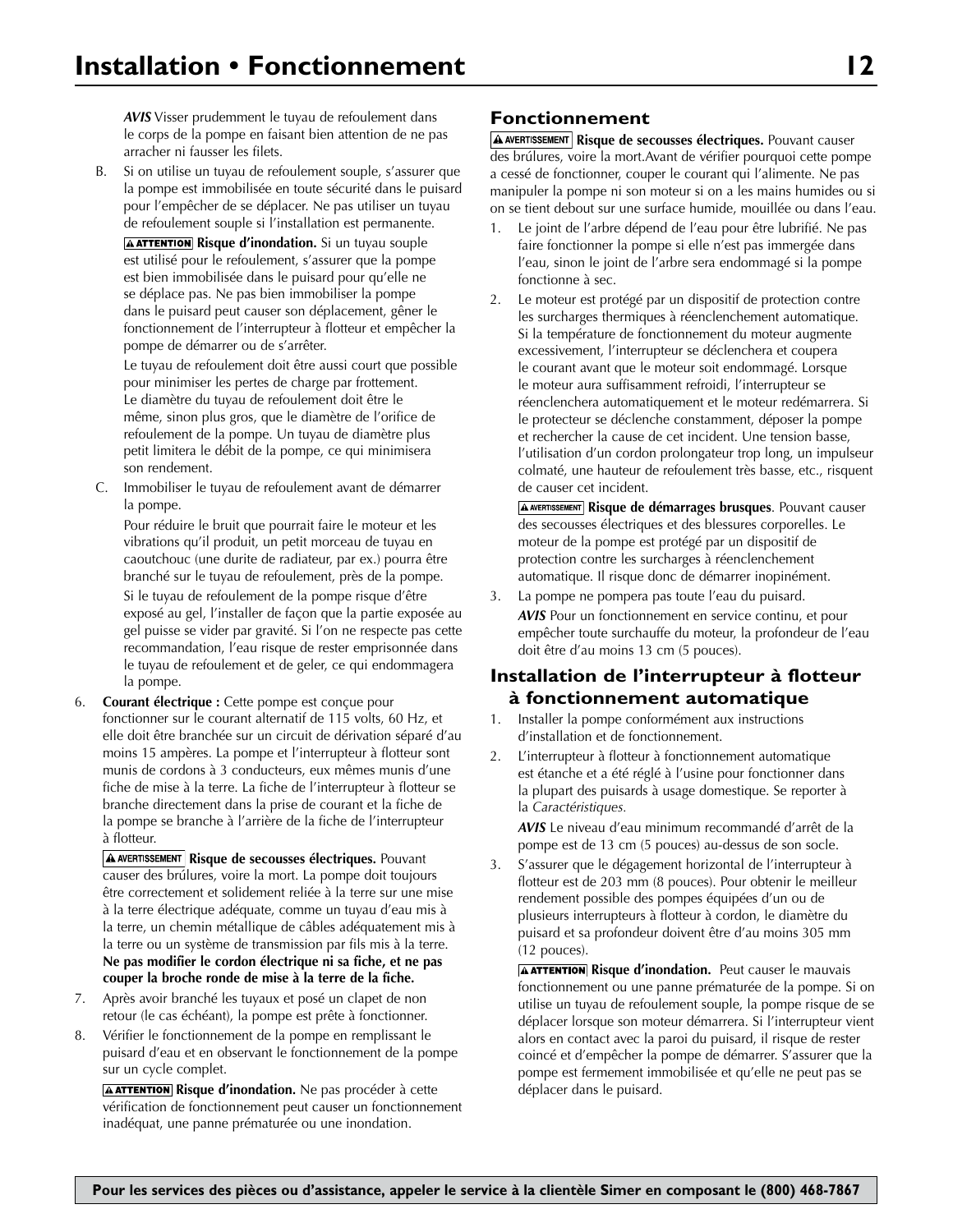4. Brancher la fiche à prise arrière du cordon électrique de l'interrupteur dans une prise de courant alternatif de 115 volts, puis brancher la fiche du cordon électrique de la pompe à l'arrière de la fiche à prises multiples du cordon de l'interrupteur à flotteur.

S'assurer que le cordon ne gênera pas le déplacement de l'interrupteur à flotteur et qu'il ne s'enroulera pas en cercles au-dessus du moteur de la pompe. Avec du ruban adhésif noir ou des colliers de câble, immobiliser le cordon sur le tuyau de refoulement, de façon à protéger le cordon.

# **Vérification du fonctionnement de l'interrupteur à flotteur à fonctionnement automatique**

- 1. Remplir le puisard avec la bonne quantité d'eau afin de pouvoir vérifier le fonctionnement de la pompe et pour s'assurer que les raccords sont bien serrés. Lors du premier cycle de fonctionnement automatique de la pompe, il faudra peut-être attendre 30 secondes, voire plus, avant que la pompe s'amorce et qu'elle pompe l'eau. La pompe démarrera comme il est indiqué dans le tableau *Caractéristiques*.
- 2. Vérifier la position d'arrêt de la pompe. La pompe s'arrêtera approximativement comme il est indiqué dans le tableau *Caractéristiques*.
- 3. Si la pompe ne fonctionne pas, vérifier l'alimentation électrique.

*AVIS* La longueur du cordon de l'interrupteur à flotteur a été réglée à 89 mm (3 1/2 pouces) à l'usine. Ne pas modifier la longueur du cordon de l'interrupteur à flotteur. L'interrupteur à flotteur doit pouvoir se déplacer sur un arc complet sans être gêné.



#### *Figure 1 – Longueur du cordon de l'interrupteur à flotteur*

### **Our nettoyer l'impulseur**

Suivre les opérations indiquées ci-dessous. Pour remonter la pompe, procéder à l'inverse de son démontage.

**A AVERTISSEMENT Risque de secousses électriques.** Pouvant causer des brúlures, voire la mort. Avant de sortir la pompe du puisard pour la réparer, toujours débrancher la fiche de son cordon électrique de la prise de courant. Ne pas lever, abaisser ni porter la pompe par son cordon électrique. Utiliser la poignée de transport prévue à cet effet sur la pompe.

# **Antibouchon á air**

Lorsqu'un antibouchon á air de pompe, il fonctionne mais ne déplace pas toute l'eau. Un antibouchon á air entraînera la pompe à surchauffer et échouer. Percer un trou de 1/8 de pouce (3,2 mm) dans le tuyau de refoulement, juste au-dessus du corps de la pompe, mais sous le clapet de non retour. Fuite du trou antiairlock est « normal ».

Si vous soupçonnez un sas á air, débranchez la pompe, nettoyer le trou anti-airlock avec un trombone ou un morceau de fil et redémarrez la pompe.



#### **Nettoyer l'impulseur**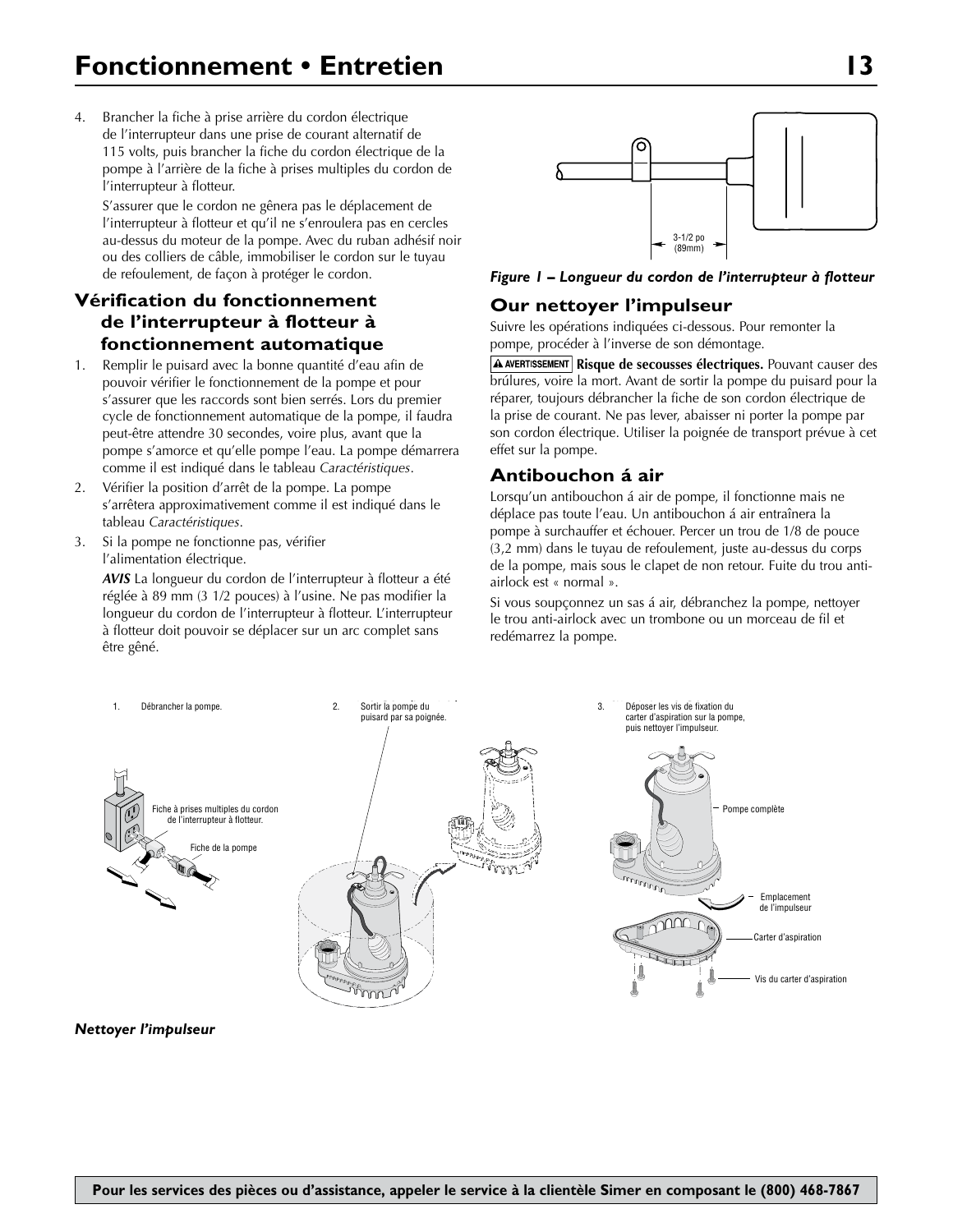# **Diagnostic des pannes 14**

**Démarrage soudain.** Si le courant alimente la pompe lorsque le dispositif de protection contre les surcharges thermiques se réenclenche, la pompe risque de démarrer sans avertissement. Si, à ce moment-là, on intervient sur la pompe, on risque de subir des secousses électriques ou bien de se coincer les doigts dans l'impulseur ou bien des outils risquent de se coincer dans l'impulseur. Toujours couper le courant alimentant la pompe avant d'intervenir sur la pompe.

| Symptôme                                                  | <b>Causes possibles</b>                                   | <b>Remèdes</b>                                                                                                                                                                                                                       |  |  |
|-----------------------------------------------------------|-----------------------------------------------------------|--------------------------------------------------------------------------------------------------------------------------------------------------------------------------------------------------------------------------------------|--|--|
|                                                           | Fusible sauté ou le disjoncteur s'est<br>déclenché.       | Le remplacer par un fusible de calibre adéquat. Si déclenché, réinitialisez le<br>disjoncteur.                                                                                                                                       |  |  |
|                                                           | Tension de ligne basse.                                   | Si la tension est inférieure à la tension minimum recommandée, vérifier le calibre<br>des conducteurs côté sectionneur principal de la propriété. Si le calibre des<br>conducteurs est bon, s'adresser à la compagnie d'électricité  |  |  |
| La pompe ne démarre pas ou<br>ne fonctionne pas.          | Moteur défectueux.                                        | Remplacer la pompe.                                                                                                                                                                                                                  |  |  |
|                                                           | Interrupteur à flotteur défectueux.                       | Remplacer l'interrupteur à flotteur.                                                                                                                                                                                                 |  |  |
|                                                           | Impulseur.                                                | Si l'impulseur ne tourne pas, démonter le corps inférieur de la pompe et rechercher<br>la source du grippage.                                                                                                                        |  |  |
|                                                           | Flotteur obstrué.                                         | Enlever l'obstruction.                                                                                                                                                                                                               |  |  |
| La pompe démarre et s'arrête                              | Circulation à contre-courant de l'eau dans<br>les tuyaux. | Poser un clapet de non retour ou le remplacer.                                                                                                                                                                                       |  |  |
| trop souvent.                                             | Interrupteur à flotteur défectueux.                       | Remplacer l'interrupteur à flotteur.                                                                                                                                                                                                 |  |  |
|                                                           | Interrupteur à flotteur défectueux.                       | Remplacer l'interrupteur à flotteur.                                                                                                                                                                                                 |  |  |
| La pompe ne s'arrête pas.                                 | Refoulement limité (obstruction du tuyau).                | Déposer la pompe et la nettoyer ainsi que les tuyaux.                                                                                                                                                                                |  |  |
|                                                           | Flotteur obstrué.                                         | Enlever l'obstruction.                                                                                                                                                                                                               |  |  |
| La pompe fonctionne mais ne<br>débite pas d'eau ou débite | Tension de ligne basse.                                   | Si la tension est inférieure à la tension minimum recommandée, vérifier le calibre<br>des conducteurs côté sectionneur principal de la propriété. Si le calibre des<br>conducteurs est bon, s'adresser à la compagnie d'électricité. |  |  |
| très peu d'eau.                                           | Corps étrangers coincés dans l'impulseur.                 | Nettoyer l'impulseur.                                                                                                                                                                                                                |  |  |
|                                                           | Trou de mise à l'air libre bouché.                        | Nettoyer le trou de mise à l'air libre.                                                                                                                                                                                              |  |  |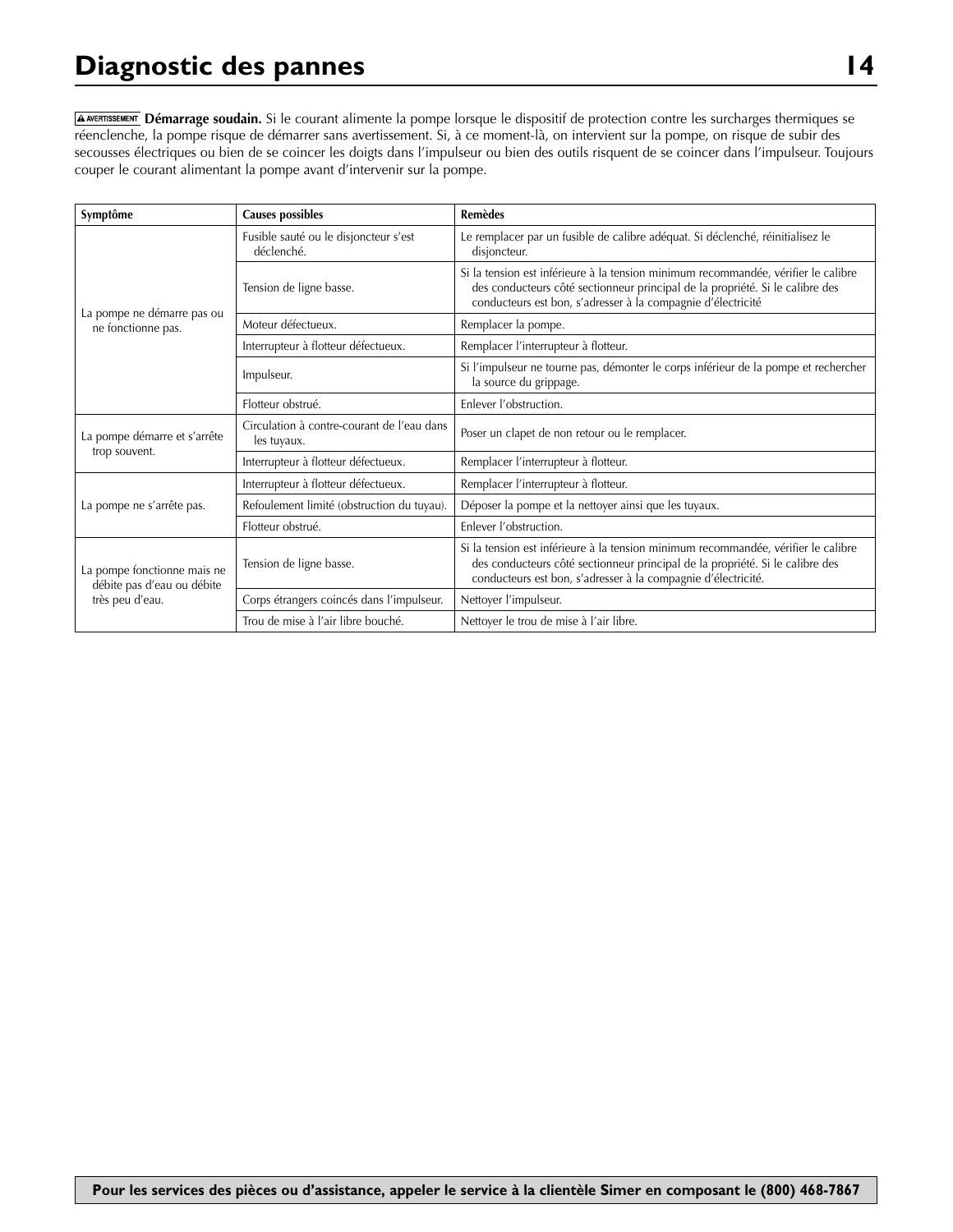

| Ref.           | <b>Désignation</b>                            |  | No. de pièce       |
|----------------|-----------------------------------------------|--|--------------------|
|                | Cordon électrique                             |  | 227-264-B-TSU      |
| $\overline{2}$ | Interrupteur à flotteur                       |  | FP18-15BD          |
| 3              | Moteur                                        |  | **                 |
| $\overline{4}$ | Impulseur                                     |  | 416-018            |
| 5              | Volute                                        |  | $\ast$             |
| 6              | Carter d'aspiration                           |  | 772-010            |
| 7              | Vis, #10-16 x $1/2$ po. SS à tête cylindrique |  | acheter localement |

\* Livrée avec le moteur.

\*\* Si le moteur tombe en panne, remplacer la pompe au complet.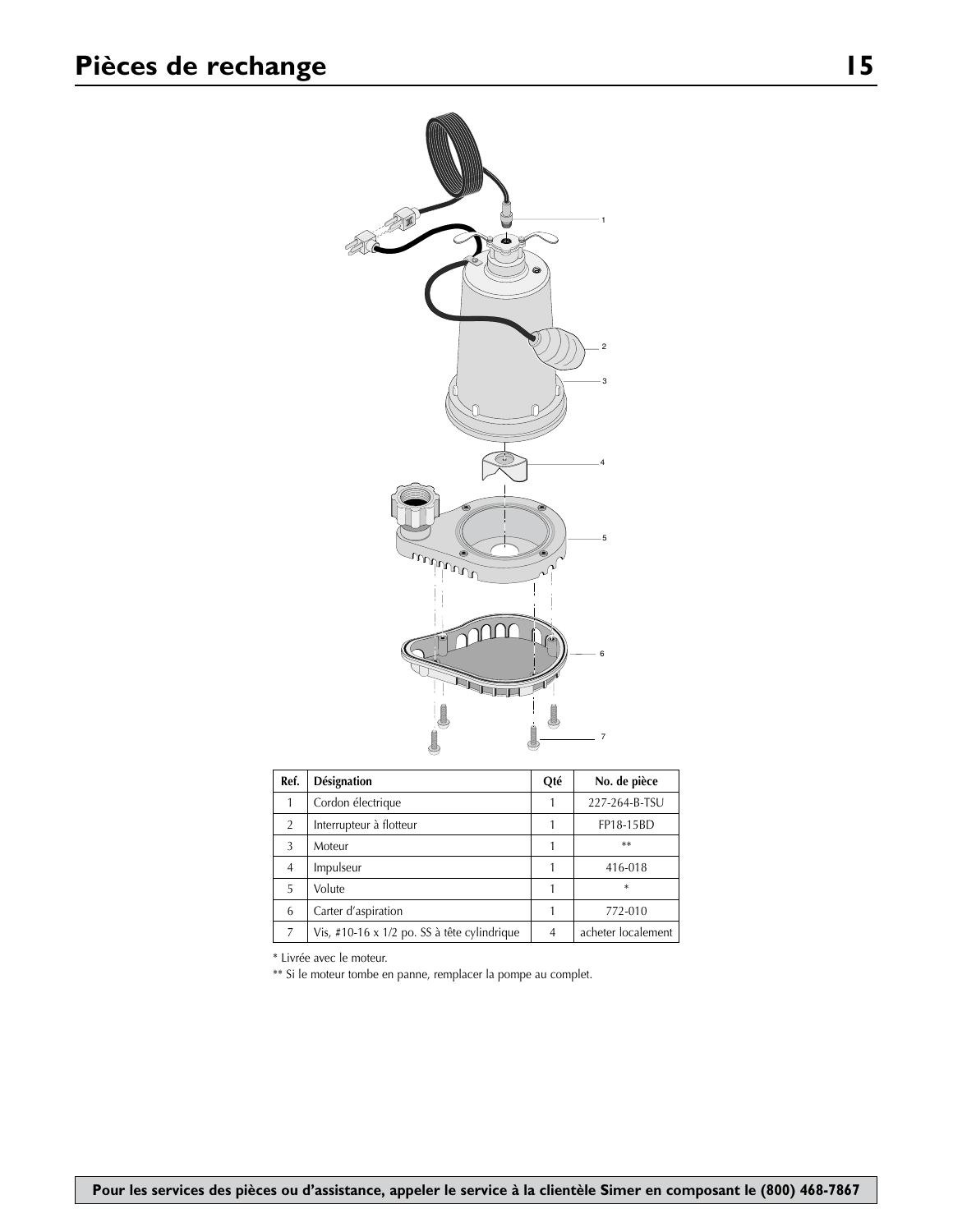# **Instrucciones importantes de seguridad**

**Guarde estas instrucciones** - Este manual contiene instrucciones importantes que se deben seguir durante la instalación y el mantenimiento del bombas de sumidero.

 Este es un símbolo de alerta sobre la seguridad. Cuando vea este símbolo en su bomba o en este manual, busque para ver si hay alguna de las siguientes palabras de señal y esté alerta a la posibilidad de lesiones personales.

A PELIGRO indica un riesgo que, de no evitarse, *provocará* la muerte o lesiones de gravedad.

**A ADVERTENCIA** indica un riesgo que, de no evitarse, *podría provocar* la muerte o lesiones de gravedad.

**A PRECAUCIÓN** indica un riesgo que, de no evitarse, *podría provocar* lesiones leves o moderadas.

*AVISO* hace referencia a una práctica no relacionada con una lesión física.

**Lea y siga cuidadosamente todas las instrucciones de seguridad en este manual y en la bomba.**

Mantenga las etiquetas de seguridad en buenas condiciones. Reemplace las etiquetas de seguridad faltantes o dañadas.

#### **Advertencia de la Proposición 65 de California**

 $A$  ADVERTENCIA Este producto y accesorios relacionados contienen sustancias químicas reconocidas en el Estado de California como causantes de cáncer, malformaciones congénitas y otros daños al sistema reproductivo.

*AVISO* Este aparato no está diseñado como bomba de cascada o fuente, ni para aplicaciones con agua salada o de mar. El uso con cascadas, fuentes, agua salada o de mar anulará la garantía. No usar en donde hay recirculación de agua.

*AVISO* Es importante leer este Manual del Propietario con información sobre la instalación, la operación y la seguridad.

#### **Especificaciones**

*AVISO* Para una operación continua, la profundidad del agua debe ser de 5 pulgadas (13 cm) como mínimo para evitar que el motor se recaliente.

### **Rendimiento**

| GPH (LPH) a altura total en pies (m) |                   |                  |                 |                                           |
|--------------------------------------|-------------------|------------------|-----------------|-------------------------------------------|
| 5(1.5)                               | 10(3)             | 15(4.6)          | 20(6.1)         | No hay flujo a las<br>alturas siguientes: |
| 2,220<br>(8,404)                     | 1,800<br>(6, 814) | 1,260<br>(4,770) | 300<br>(1, 136) | 24 pi. (7.3 m)                            |



**Voltaje peligroso.** Puede ocasionar conmoción, quemaduras e incluso la muerte.

Conecte la bomba a tierra antes de conectarla a la alimentación eléctrica. Desconecte la alimentación de energía antes de trabajar en la bomba, el motor o el tanque.

- **Conecte el motor al voltaje correcto. Vea la sección** *Electricidad* **en este manual y la placa del motor.**
- **Conecte el motor a tierra antes de conectarlo a la alimentación de energía.**

**Cumpla con las indicaciones del Código Nacional Eléctrico, el de Canadá y los códigos locales para toda la conexión eléctrica.**

**Siga las instrucciones de conexión eléctrica en este manual al conectar el motor a las líneas de energía eléctrica.**



# **ADVERTENCIA**

**Presión peligrosa!** Instale una válvula de alivio de presión en la tubería de descarga.

Libere toda la presión en el sistema antes de trabajar en alguno de los componentes.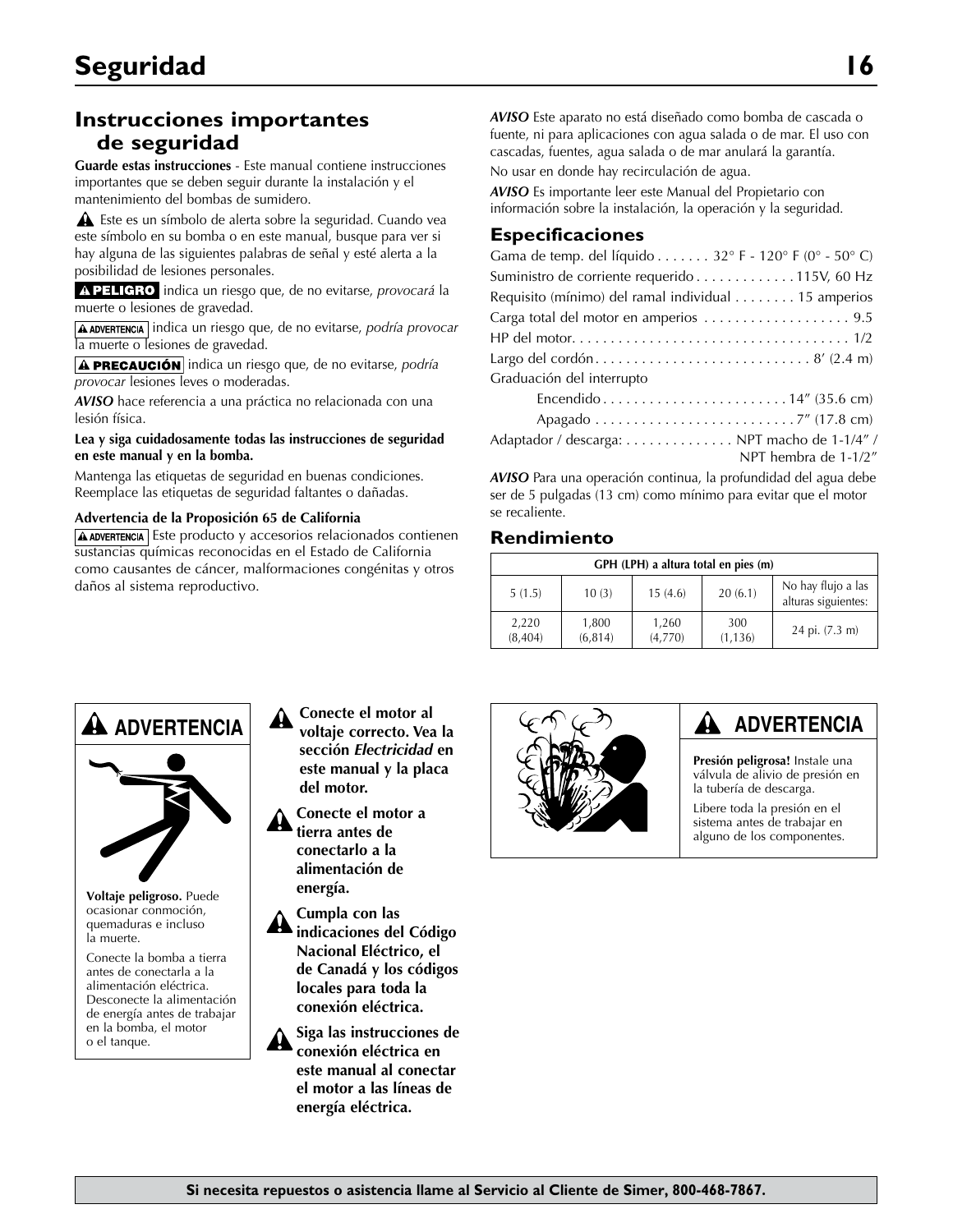# **Retener el recibo original a fin de determinar la elegibilidad para la garantía**

### **Garantía limitada**

Esta Garantía Limitada entra en vigor el 1 de junio de 2011 y sustituye toda garantía sin fecha o garantía con fecha anterior al 1 de junio de 2011.

SIMER le garantiza al comprador consumidor original (el "Comprador" o "Usted") de sus productos, que éstos estarán libres de defectos en materiales y en mano de obra por un período de doce (12) meses, a partir de la fecha de la compra original del consumidor. si dentro de los doce (12) meses a partir de la fecha de la compra inicial del consumidor, Será reparado o reemplazado a opción de la SIMER, sujeto a los términos y condiciones establecidos en la presente. Tome nota de que esta garantía limitada cubre defectos de manufactura solamente y no el desgaste común. Todos los aparatos mecánicos periódicamente necesitan repuestos y servicio para un funcionamiento correcto. Esta garantía limitada no cubre las reparaciones que se realicen cuando el uso normal haya agotado la vida útil de una pieza o del aparato.

Es necesario retener el recibo de compra original y la etiqueta de información de la garantía a fin de determinar la elegibilidad para la garantía. La elegibilidad se basa en la fecha de compra del producto original - no en la fecha del reemplazo bajo la garantía. La garantía es limitada y cubre solamente la reparación o el reemplazo del producto original adquirido, no del producto reemplazado (es decir que se permite un reemplazo por compra bajo la garantía). El comprador pagará todos los costos de remoción, instalación, mano de obra y envío necesarios, así como todo costo adicional asociado.

Si necesita piezas o resolución de problemas, NO regrese el producto a la tienda minorista. Llame el Servicio a la Clientela de SIMER al 800-468-7867.

Las reclamaciones hechas bajo esta garantía se realizarán mediante la devolución del producto (a excepción de las bombas cloacales ver a continuación) al concesionario de venta al público en donde se haya adquirido o a la fábrica, inmediatamente después de haber descubierto cualquier presunto defecto. SIMER entonces tomará la medida correctiva tan pronto como sea razonablemente posible. No se aceptarán solicitudes de servicio, si se reciben más de 30 días después del vencimiento de esta garantía.

La garantía no es transferible y no cubre productos utilizados en aplicaciones comerciales o de alquiler.

#### **Bombas cloacales**

NO devuelva una bomba cloacal (que se haya instalado) a su tienda minorista. Comuníquese con el Departamento de Atención al Cliente de SIMER. Las bombas cloacales que hayan estado en servicio y se hayan removido pueden representar un peligro de contaminación.

Si su bomba cloacal ha fallado:

- Use guantes de caucho cuando manipule la bomba;
- Para los fines de la garantía, devuelva la etiqueta del cordón de la bomba y el recibo de compra original a la tienda minorista;
- Descarte la bomba cumpliendo con todas las normas locales que correspondan para su eliminación.

## **Excepciones para la garantía limitada de doce (12) meses**

| <b>Producto</b>                                                                             | Período de garantía |
|---------------------------------------------------------------------------------------------|---------------------|
| BW85P, M40P                                                                                 | 90 días             |
| 2115, 2300, 2310, 2330, 2943, 2955, 2956, 2957, A5500                                       | 2 años              |
| Bombas de pozo sumergibles de 4", 2945, 2958, 2975PC, 3075SS, 3963, 3984, 3995              | 3 años              |
| Tanque precargado del sistema de agua, 3985, 3986, 3988, 3989, 5910, 5950, 5955, 5965, 5975 | 5 años              |

#### **Términos y condiciones generales; Limitación de recursos**

Usted deberá pagar por todos los gastos de mano de obra y de envío necesarios para reemplazar el producto cubierto por esta garantía. Esta garantía no se aplicará en las siguientes situaciones: (1) caso de fuerza mayor (2) productos que, a sólo juicio de SIMER hayan sido sometidos a negligencia, abuso, accidente, mala aplicación, manejo indebido o alteraciones; (3) fallas debido a instalación, operación, mantenimiento o almacenamiento inadecuados; (4) aplicaciones, usos o servicios que no sean normales o aprobados; (5) fallas provocadas por corrosión, herrumbre u otros materiales extraños en el sistema, o una operación a presiones que excedan los máximos recomendados.

Esta garantía establece la única obligación de SIMER y el recurso exclusivo del Comprador con respecto a los productos defectuosos. SIMER NO SE HARÁ RESPONSABLE DE NINGÚN DA—O CONSECUENTE, INCIDENTAL O CONTINGENTE.

LAS GARANTÍAS LIMITADAS QUE ANTECEDEN SON EXCLUSIVAS Y EN LUGAR DE TODA OTRA GARANTÍA EXPLÍCITA E IMPLÍCITA, INCLUYENDO, PERO SIN LIMITARSE A LAS GARANTÍAS IMPLÍCITAS DE COMERCIABILIDAD E IDONEIDAD PARA UN FIN ESPECÍFICO. LAS GARANTÍAS LIMITADAS QUE ANTECEDEN NO SE EXTENDERÁN MÁS ALLÁ DEL PERÍODO DE DURACIÓN INDICADO EN LA PRESENTE.

Algunos Estados no permiten la exclusión o limitación de daños incidentales o consecuentes o de limitaciones de tiempo sobre garantías implícitas, de modo que es posible que las limitaciones o exclusiones que preceden no correspondan en su caso. Esta garantía le otorga derechos legales específicos y es posible que Usted también tenga otros derechos que pueden variar de un Estado al otro.

# **SIMER • 293 Wright Street • Delavan, WI U.S.A. 53115 Teléfono: 800-468-7867 • Fax: 800-390-5351 • Sitio Web: simerpump.com**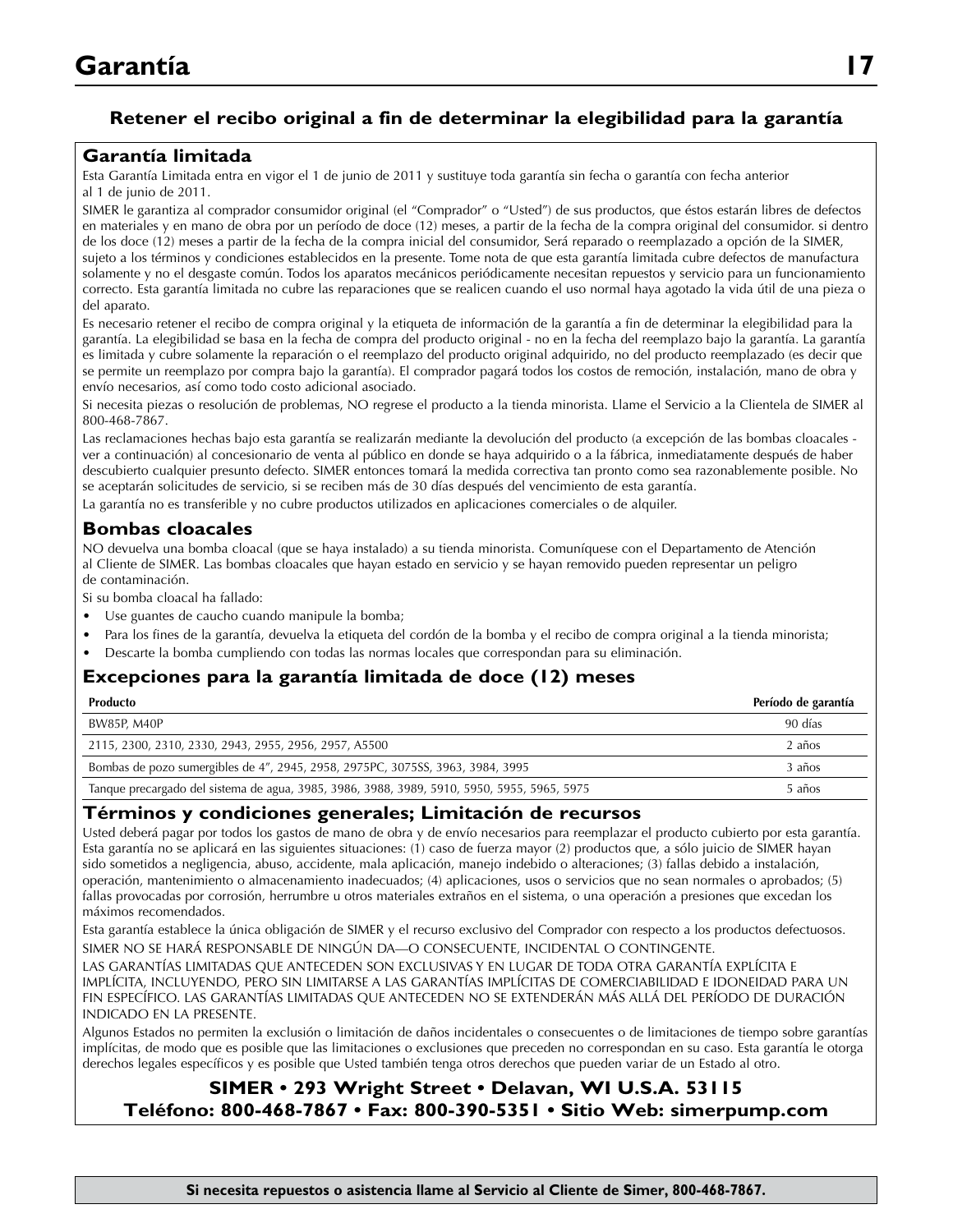Las bombas de accionamiento eléctrico proporcionan generalmente muchos años de servicio sin problemas cuando se instalan, se mantienen y se usan correctamente. Sin embargo, circunstancias inusuales (interrupciones de corriente eléctrica a la bomba, polvo/escombros en el sumidero, inundación que sobrepasa la capacidad de la bomba, falla eléctrica o mecánica en la bomba, etc.) pueden impedir que su bomba funcione debidamente. Para evitar la posibilidad de daños por agua debido a una inundación, consulte a su representante de ventas sobre la posibilidad de instalar una bomba secundaria de sumidero, una bomba de sumidero de respaldo a CC, y/o una alarma de alto nivel de agua. Consulte el *Localización de fallas* en este manual para obtener información sobre los problemas más comunes con bombas de sumidero y sus soluciones. Para obtener más información al respecto, consulte a su representante de ventas o llame al departamento de atención al público, 800-468-7867.

- 1. Conozca los usos de la bomba, sus limitaciones y los posibles peligros.
- 2. Desconecte la corriente antes de realizar trabajos de reparación o mantenimiento.
- 3. Descargue toda la presión dentro del sistema antes de reparar o prestar servicio a cualquiera de los componentes.
- 4. Drene toda el agua del sistema antes de realizar trabajos de reparación o mantenimiento.
- 5. Fije la línea de descarga antes de encender la bomba. Si la línea de descarga no está firmemente fija, podrá sacudirse y provocar lesiones personales y/o daños materiales.
- 6. Verifique que las mangueras no estén débiles o gastadas antes de cada uso, asegurándose de que todas las conexiones estén firmes.
- 7. Periódicamente, inspeccione los componentes del sumidero, de la bomba y del sistema. Manténgalos libres de escombros y objetos foráneos. Realice los procedimientos de mantenimiento de rutina necesarios.
- 8. Suministre un medio de descarga de presión para las bombas cuya línea de descarga pueda quedar cerrada u obstruida.
- 9. Seguridad personal:
	- a. Use gafas de seguridad en todo momento cuando trabaje con bombas.
	- b. Mantenga el área de trabajo limpia, ordenada y debidamente iluminada - vuelva a colocar en su lugar toda herramienta y equipo que no esté en uso.
	- c. Mantenga a los visitantes a una distancia segura del área de trabajo.
	- d. Asegúrese de que el área sea "a prueba de niños" con candados, interruptores maestros y verificando que se hayan retirado las llaves de encendido.
- 10. Cuando realice el cableado de una bomba de accionamiento eléctrico, cumpla con todos los códigos de electricidad y seguridad que correspondan.
- 11. **Este equipo se debe usar solamente con 115 voltios y viene equipado con un cordón aprobado de 3 conductores y un enchufe de 3 clavijas con conexión a tierra.**

**Riesgo de choque eléctrico.** Puede provocar choque, quemadura o muerte. Para reducir el peligro de choque eléctrico, desenchufe la bomba antes de realizar trabajos de reparación o mantenimiento. La bomba viene equipada con un conductor de puesta a tierra y un enchufe de conexión a tierra. Asegúrese de que esté conectado solamente a un tomacorriente de puesta a tierra debidamente conectado a tierra.

En el caso de receptáculos de 2 clavijas, estos deberán ser reemplazados por un tomacorriente de 3 clavijas debidamente conectado a tierra e instalado conforme a los códigos y reglamentos que correspondan. No se ha investigado la operación de esta bomba para su uso en áreas de piscinas de natación.

- 12. La instalación y todo el cableado deben ser realizados por un electricista habilitado.
- 13. Verifique que la fuente de corriente cumpla con los requisitos de su equipo.
- 14. Proteja el cordón eléctrico de objetos afilados, superficies calientes, aceites y sustancias químicas. Evite que el cordón se tuerza. Reemplace o repare inmediatamente todo cordón averiado o gastado.
- 15. No toque un motor en funcionamiento. Los motores están diseñados para funcionar a temperaturas altas.
- 16. No maneje la bomba, el motor de la bomba, ni cambie los fusibles con las manos mojadas o cuando esté parado en suelo húmedo o mojado, o en el agua.

**Riesgo de choque eléctrico.** Puede quemar o provocar la muerte. Si su sótano tiene agua o el piso está húmedo, no camine en el área mojada hasta que no haya desactivado toda fuente de corriente eléctrica. Si la llave de paso está en el sótano, llame a la compañía de electricidad o de energía para cortar el servicio a su casa, o llame al departamento de bomberos de su localidad para solicitar instrucciones. El incumplimiento de esta advertencia puede resultar en un choque eléctrico mortal.

17. No instale la bomba en ningún lugar clasificado como peligroso por el Código Eléctrico Nacional, ANSI/NFPA 70-1984 o el Código Eléctrico Canadiense.

# **Instalación**

- 1. Coloque la bomba en un foso de sumidero con un diámetro mínimo de 12" (305 mm). Construya el foso de sumidero de baldosas, hormigón, acero o plástico. Verifique los códigos locales con respecto a los materiales aprobados.
- 2. La bomba no se debe instalar sobre superficies de arcilla, tierra o arena. Limpie el foso del sumidero para eliminar las piedras pequeñas y la grava que puedan obstruir la bomba. Mantenga la caja de aspiración de la bomba libre de escombros.
- 3. Instale la bomba en el foso de forma que el mecanismo de operación del interruptor tenga el mayor huelgo posible.
- 4. Instale una válvula de retención en línea para evitar el retroflujo a través de la bomba cuando ésta se cierre.

#### 5. **Instale la plomería de descarga.**

A. Cuando use tubería rígida, use tubería que sea de plástico. Envuelva las roscas con cinta sellante de PTFE para roscas de tubería. Atornille a mano la tubería en la bomba, +1 – 1-1/2 vuelta.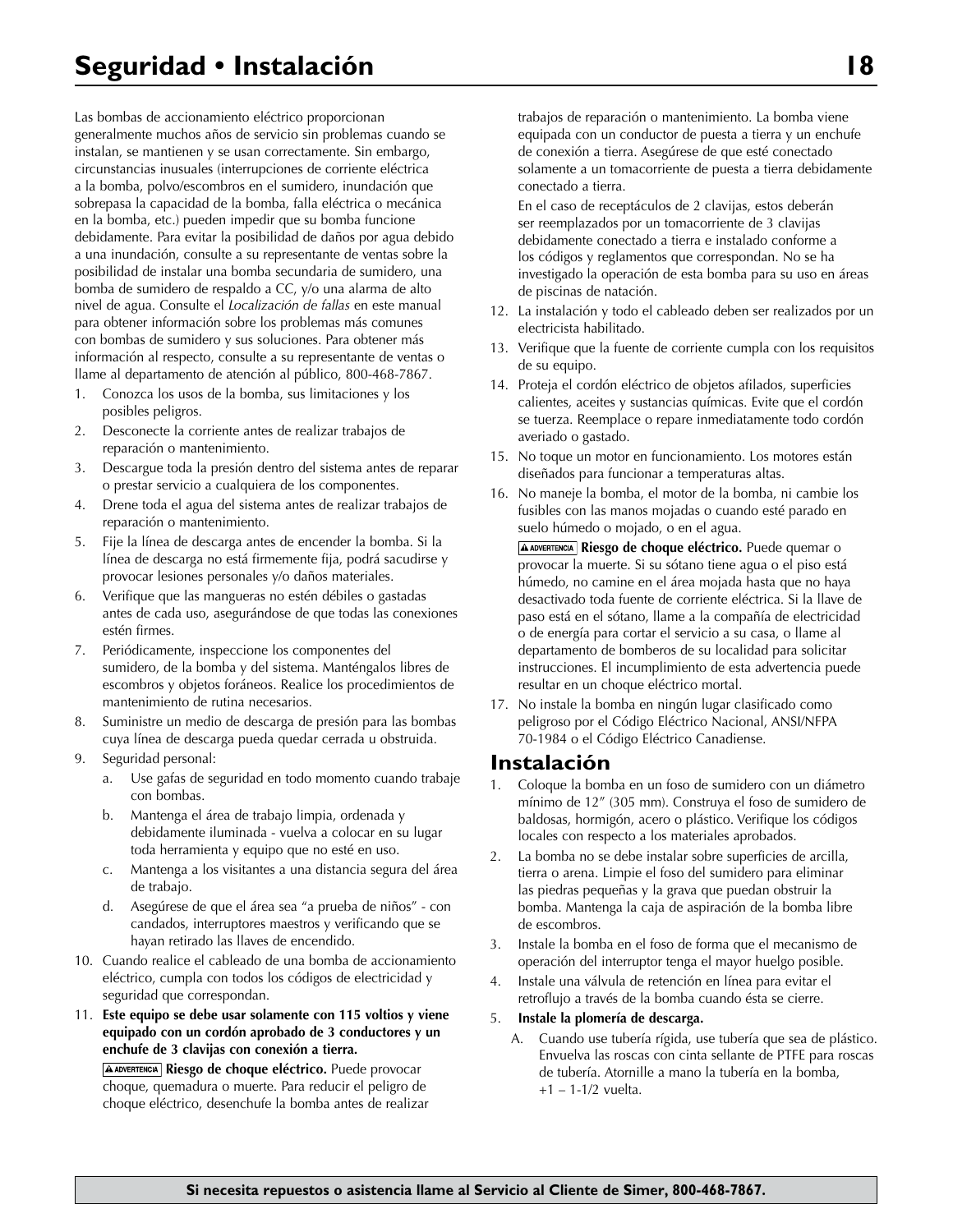*AVISO* No use un compuesto común para juntas de tuberías en una tubería de plástico. El compuesto para juntas de tuberías puede atacar al plástico y perjudicar la bomba. *AVISO* Enrosque la tubería de descarga en el cuerpo de la bomba cuidando de no desgarrar ni cruzar las roscas.

B. Si se usa una manguera flexible de descarga, asegúrese de que la bomba esté firmemente colocada en el sumidero para impedir el movimiento. No use una tubería flexible de descarga en una instalación permanente.

**A PRECAUCIÓN Riesgo de inundación.** Puede provocar lesiones personales o daños materiales. Si la bomba no se colocar firmemente, podrá haber un movimiento en la bomba e interferencia en el interruptor que impedirá que la bomba se encienda y se detenga debidamente.

 *AVISO* La tubería de descarga debe ser lo más corta posible para reducir las pérdidas por fricción de la tubería. El diámetro de la tubería de descarga debe ser igual o mayor que el tamaño de la descarga de la bomba. Diámetros de bomba menores pueden restringir la capacidad de la bomba y reducir su rendimiento.

C. Coloque firmemente la línea de descarga antes de encender la bomba.

 Para reducir el ruido y las vibraciones del motor, se puede conectar una manguera corta de caucho (por ej. manguera de radiador) en la línea de descarga, cerca de la bomba, usando abrazaderas adecuadas.

 Si la línea de descarga de la bomba está expuesta a la intemperie a temperaturas heladas, la porción de la línea que quede expuesta, deberá ser instalada de manera que el agua que permanezca en la tubería se desagüe hacia la salida por gravedad. Si se ignora esta precaución, existe el riesgo de que el agua que quede atrapada en la descarga se congele y dañe la bomba.

6. **Suministro de corriente eléctrica.** La bomba ha sido diseñada para un funcionamiento a 115 V, 60 Hz y requiere un ramal individual de 15 amperios como mínimo. Tanto la bomba como el interruptor vienen con un juego de cordón trifilar y enchufe con puesta a tierra. El enchufe del interruptor se inserta directamente en el tomacorriente y el enchufe de la bomba se inserta en el extremo opuesto del enchufe del interruptor.

**A ADVERTENCIA** Riesgo de choque eléctrico. Puede provocar choque, quemadura o muerte. La bomba siempre debe estar puesta a tierra por medio de una conexión eléctrica a tierra adecuada como una tubería de agua puesta a tierra, una canalización metálica debidamente puesta a tierra, o un sistema de cableado a tierra. **No modifique el cordón ni el enchufe, ni corte la clavija redonda de conexión a tierra.**

- 7. Después de haber instalado la tubería y la válvula de retención (si se requiere), la unidad estará lista para funcionar.
- 8. Inspeccione la operación del sistema observando el funcionamiento de la bomba durante un ciclo completo. **A PRECAUCIÓN Riesgo de inundación.** El incumplimiento de esta verificación del funcionamiento puede resultar en una funcionamiento inadecuado, en una falla prematura y en inundaciones.

# **Operación**

**A ADVERTENCIA** Riesgo de choque eléctrico. Puede provocar choque, quemadura o muerte. Antes de tratar de verificar por qué la unidad ha dejado de funcionar, desconecte la corriente de la misma. No maneje la bomba ni el motor de la bomba con las manos mojadas o cuando esté parado sobre una superficie mojada o húmeda, o en el agua.

- 1. El sello del eje depende del agua para su lubricación y su enfriamiento. No opere la bomba a menos que se encuentre sumergida en agua, ya que el sello se perjudicará si marcha en seco.
- 2. El motor viene equipado con un protector térmico de reposición automática. Si la temperatura en el motor aumenta indebidamente, el interruptor cortará la corriente antes de que el motor se pueda perjudicar. Cuando el motor se haya enfriado lo suficiente, el interruptor se reposicionará automáticamente y arrancará el motor nuevamente. Si el protector se dispara repetidamente, desenchufe la bomba y sáquela; verifique cuál es la causa del problema. Baja tensión, cordones de alargue, impulsor obstruido, muy poca altura o alza, etc. puede provocar los ciclos.

**A ADVERTENCIA** Riesgo de arranques repentinos. Puede provocar choque eléctrico y lesiones personales. El motor de la bomba viene equipado con un protector térmico de reposición automática y puede volver a arrancar inesperadamente.

3. La bomba **no** elimina toda el agua.

*AVISO* Para un funcionamiento continuo, la profundidad del agua debe ser de 5" (13 cm) como mínimo para evitar que el motor se recaliente.

## **Interruptor automático de flotador instalación**

- 1. Instale la bomba siguiendo las instrucciones de instalación y operación.
- 2. El interruptor automático de flotador viene sellado de fábrica y ajustado para la mayoría de los sumideros domésticos. Consulte la *Especificaciones* para información sobre las graduaciones del interruptor.

*AVISO* El nivel mínimo de cierre recomendado por encima de la base de la bomba es de 5" (13 cm).

3. Verifique que haya 8" (203 mm) de huelgo para el interruptor horizontal de flotador. Para obtener el mejor desempeño de las bombas con interruptores anclados, el diámetro y la profundidad del sumidero debe ser de 12" (305 mm) como mínimo.

**A PRECAUCIÓN Riesgo de inundación.** Puede provocar lesiones personales y/o daños materiales. Puede conducir a un funcionamiento inadecuado o una falla prematura. Si se usa una manguera flexible de descarga, la bomba se puede mover cuando arranque el motor. Si el interruptor llega a golpear el costado del sumidero, se puede atascar e impedir que la bomba se encienda. Asegúrese de que la bomba esté colocada firmemente para que no se pueda mover dentro del sumidero.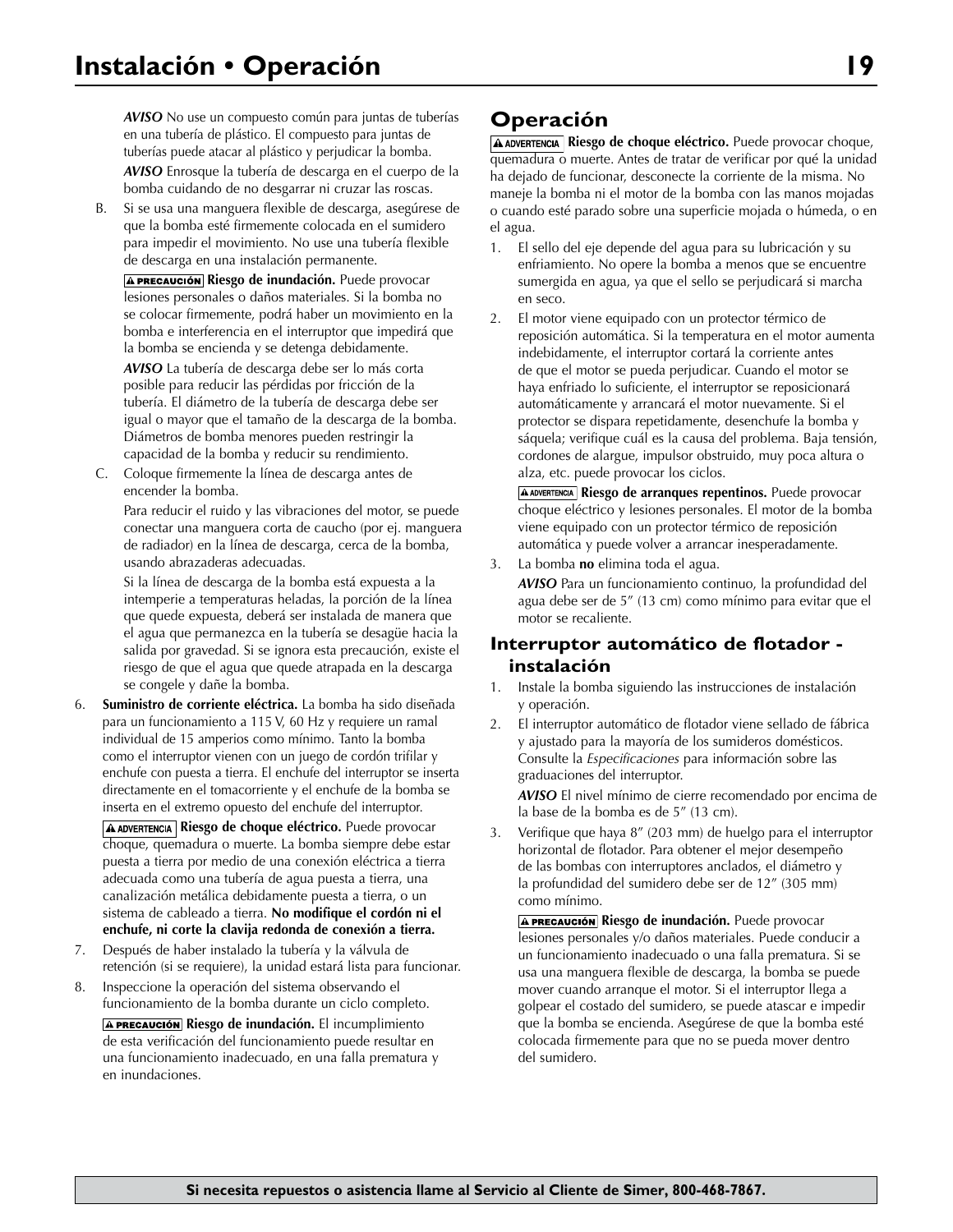4. Enchufe el cordón del interruptor superpuesto en una toma de 115 V de CA. Luego enchufe la bomba en el cordón del interruptor superpuesto.

No permita que el cordón interfiera con el movimiento de control del flotador ni que se pliegue sobre el motor de la bomba. Fije el cordón a la tubería de descarga con cinta aisladora o sujetadores de cables para su protección.

# **Interruptor de flotador verificación del funcionamiento**

- 1. Llene el sumidero con la cantidad correcta de agua para verificar el funcionamiento y la hermeticidad de las conexiones. Durante el primer ciclo automático, puede demorar 30 segundos o más antes de que la bomba se cebe y comience a bombear. La bomba se encenderá según se indica en el *Especificaciones*.
- 2. Verifique la posición de cierre. La bomba se detendrá aproximadamente según se indica en el *Especificaciones*.
- 3. Si la bomba no funciona, verifique el servicio de energía eléctrica.



*Largo de la traba del conmutador de flotación*

*AVISO* El largo de la cadena del interruptor de flotador viene graduado de fábrica y es 3-1/2" (89 mm). No cambie el largo de la cadena del interruptor de flotador. El flotador debe poder oscilar por todo su arco sin interferencia.

## **Para limpiar el impulsor**

Siga los pasos que se indican a continuación. Invierta el orden para volver a ensamblar la bomba.

**A ADVERTENCIA** Riesgo de choque eléctrico. Puede quemar o provocar la muerte. Antes de sacar la bomba del sumidero para realizar trabajos de reparación o mantenimiento, siempre desconecte la fuente de corriente eléctrica de la bomba. No suba, baje ni transporte la bomba por medio del cordón eléctrico. Use el mango provisto en la bomba.

## **Bolsas de aire ("airlock")**

Cuando el flujo de la bomba disminuye o se para debido a bolsas de aire, la bomba marcha pero no mueve agua. Una bolsa de aire puede hacer que la bomba se recaliente y falle. Perfore un orificio de 1/8" (3.2 mm) en la tubería de descarga justo por encima del cuerpo de la bomba. Fugas del orificio "anti-airlock" está normal. Si usted sospecha que hay una bolsa de aire, desenchufe la bomba, limpie el orificio "anti-airlock" con un clip de papel o un trozo de alambre y vuelva a activarla.



**Limpiar el impulsor**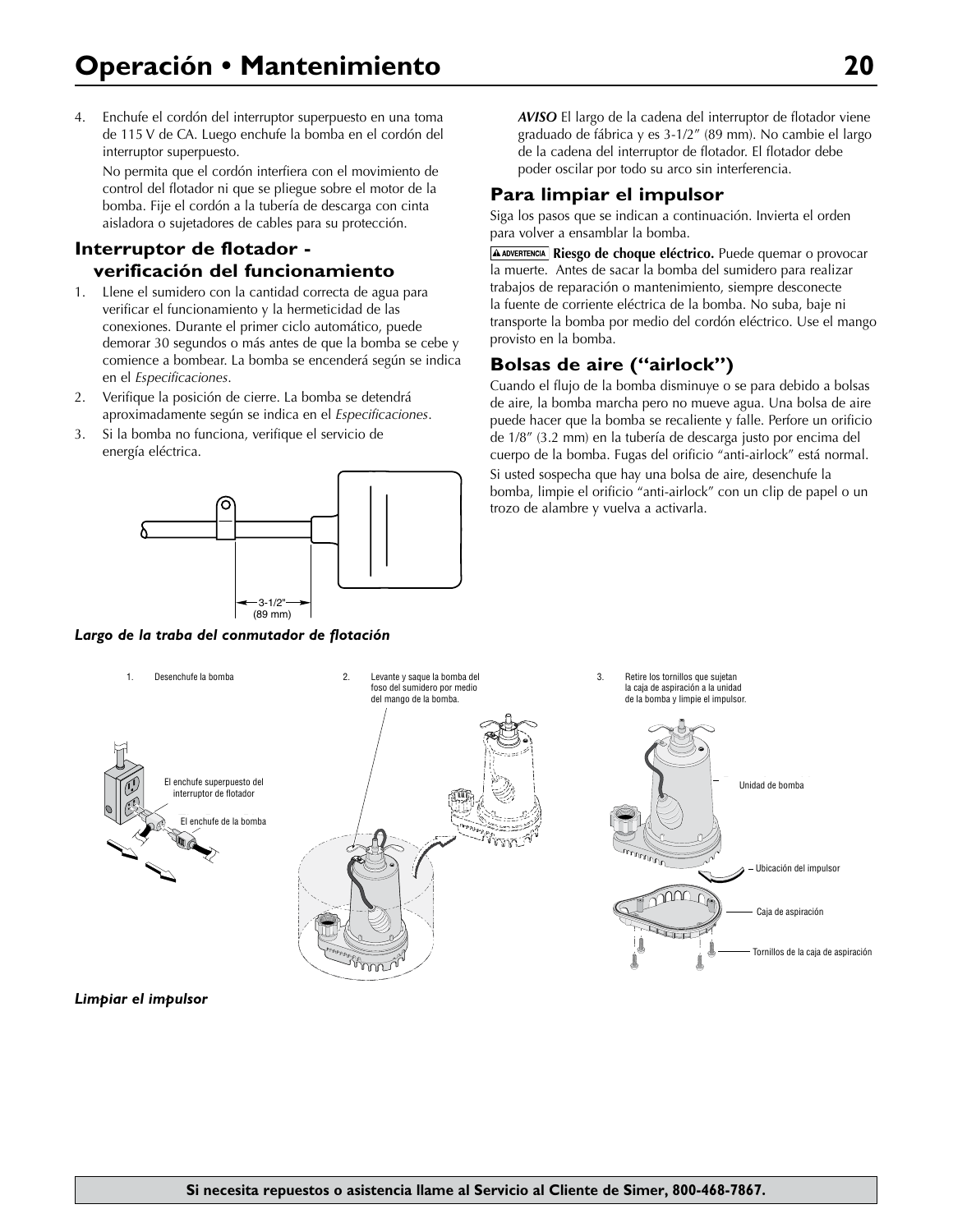# **Localización de fallas 21**

**Arranques repentinos.** Si la corriente a la bomba está activada cuando se reposicione la sobrecarga térmica, es posible que la bomba arranque sin advertencia alguna. Si está trabajando en la bomba, existe el peligro de choques eléctricos o de que el impulsor atrape sus dedos o sus herramientas. Desconecte la corriente antes de realizar reparaciones en la bomba.

| <b>Síntoma</b>                                             | Causa(s) probable(s)                                    | Acción correctiva                                                                                                                                                                                                                                        |  |
|------------------------------------------------------------|---------------------------------------------------------|----------------------------------------------------------------------------------------------------------------------------------------------------------------------------------------------------------------------------------------------------------|--|
| La bomba no arranca o no<br>marcha.                        | Fusible quemado o interruptor de circuito<br>disparado. | Si está quemado, cámbielo por un fusible del tamaño adecuado. Si<br>desconectado, reinicie el disyuntor.                                                                                                                                                 |  |
|                                                            | Baja tensión de línea.                                  | Si la tensión se encuentra por debajo del mínimo recomendado, verifique el<br>tamaño de los cables desde el conmutador principal en la propiedad. Si<br>es el correcto, comuníquese con la empresa de energía o de suministro de<br>corriente eléctrica. |  |
|                                                            | Motor defectuoso.                                       | Cambie la bomba.                                                                                                                                                                                                                                         |  |
|                                                            | Conmutador de flotación defectuoso.                     | Cambie el conmutador de flotador.                                                                                                                                                                                                                        |  |
|                                                            | Impulsor.                                               | Si el impulsor no gira, saque el cuerpo inferior de la bomba y ubique la fuente<br>de atascamiento.                                                                                                                                                      |  |
|                                                            | Flotador obstruido.                                     | Elimine la obstrucción.                                                                                                                                                                                                                                  |  |
| La bomba arranca y se detiene<br>con demasiada frecuencia. | Retroflujo de agua desde la tubería.                    | Instale o cambie la válvula de retención.                                                                                                                                                                                                                |  |
|                                                            | Conmutador de flotación defectuoso.                     | Cambie el conmutador de flotador.                                                                                                                                                                                                                        |  |
| La bomba no se apaga.                                      | Conmutador de flotación defectuoso.                     | Cambie el conmutador de flotador.                                                                                                                                                                                                                        |  |
|                                                            | Descarga limitada (obstáculo en la tubería).            | Saque la bomba y limpie la bomba y la tubería.                                                                                                                                                                                                           |  |
|                                                            | Flotador obstruido.                                     | Elimine la obstrucción.                                                                                                                                                                                                                                  |  |
| La bomba funciona pero entrega<br>poco o nada de agua.     | Baja tensión de línea.                                  | Si la tensión se encuentra por debajo del mínimo recomendado, verifique el<br>tamaño de los cables desde el conmutador principal en la propiedad. Si<br>es el correcto, comuníquese con la empresa de energía o de suministro de<br>corriente eléctrica. |  |
|                                                            | Hay algo atrapado en el impulsor.                       | Limpie el impulsor.                                                                                                                                                                                                                                      |  |
|                                                            | Bolsa de aire (disminución de flujo)                    | Apague la bomba por unos segundos, limpie el orificio "anti-airlock" y luego<br>vuelva a activarla.                                                                                                                                                      |  |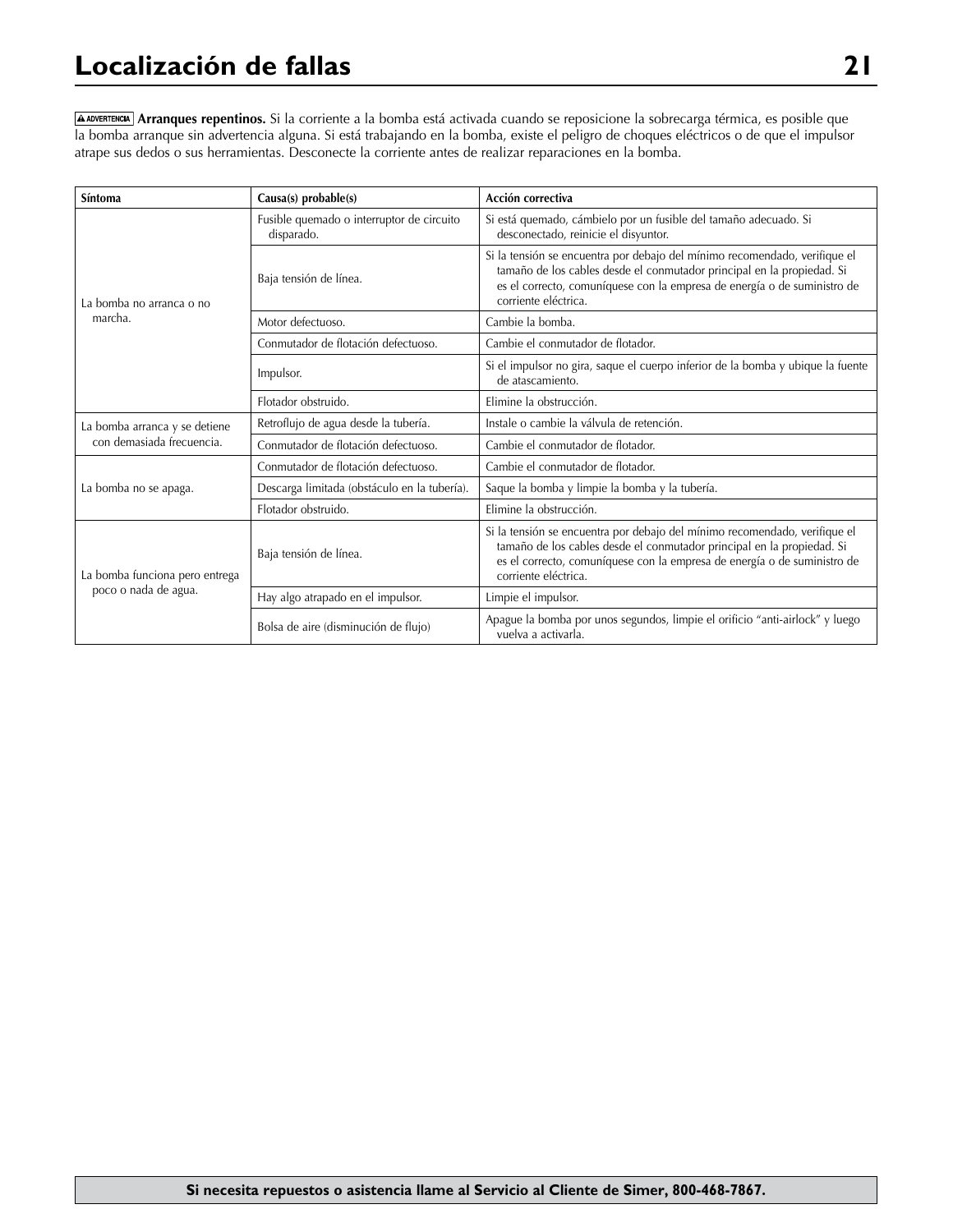

| Ref.           | Descripción                             | Cant. | No. de piezas       |
|----------------|-----------------------------------------|-------|---------------------|
|                | Cordón de corriente                     |       | 227-264-B-TSU       |
| $\overline{2}$ | Conmutador automático de flotación      |       | FP18-15BD           |
| 3              | Motor                                   |       | $***$               |
| 4              | Impulsor                                |       | 416-018             |
| 5.             | Voluta                                  |       | $\ast$              |
| 6              | Caja de aspiración                      |       | 772-010             |
| 7              | Tornillo, #10-16 x 1/2" SS cabeza plana | 4     | comprar en el lugar |

\* Incluido con la unidad del motor.

\*\* Si falla el motor, reemplace la bomba completa.